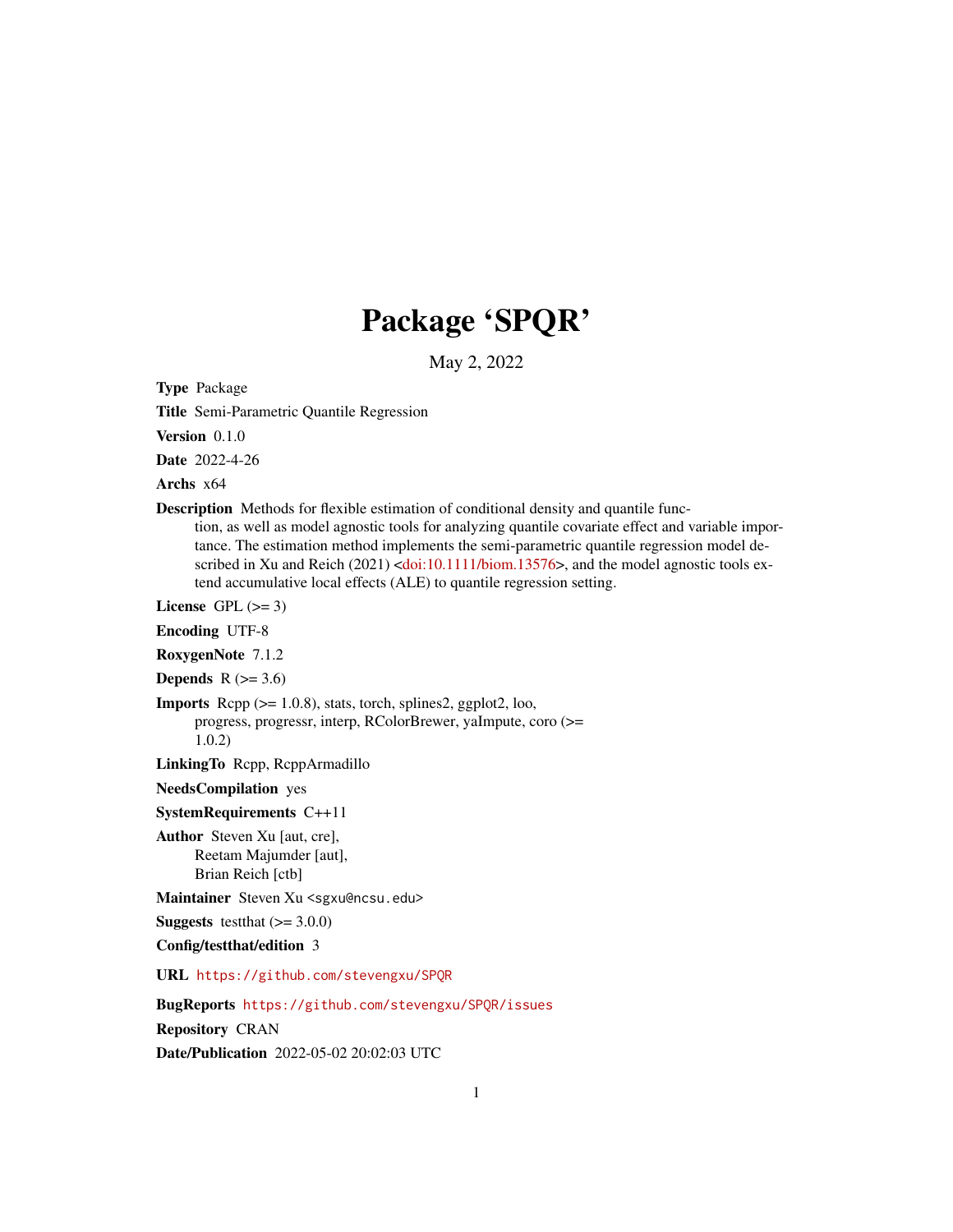# <span id="page-1-0"></span>R topics documented:

| coef.SPOR   | $\mathbf{3}$   |
|-------------|----------------|
|             | $\overline{4}$ |
|             | 5              |
|             | 7              |
|             | -8             |
|             | -9             |
|             |                |
|             | - 11           |
|             |                |
|             | -13            |
|             |                |
|             |                |
|             |                |
|             |                |
| <b>SPOR</b> |                |
|             | -21            |
|             |                |

#### **Index** [23](#page-22-0)

autoplot.SPQR *autoplot method for class* SPQR

# Description

The function calls one of the following functions: [plotEstimator\(\)](#page-7-1), [plotGOF\(\)](#page-8-1), [plotMCMCtrace\(\)](#page-9-1), [plotQALE\(\)](#page-10-1), [plotQVI\(\)](#page-11-1)

# Usage

```
## S3 method for class 'SPQR'
autoplot(object, output = c("GOF", "estimator", "trace", "QALE", "QVI"), ...)
```

| object | An object of class SPQR.                                                                                                                                                 |
|--------|--------------------------------------------------------------------------------------------------------------------------------------------------------------------------|
| output | A character indicating the type of plot to be returned.                                                                                                                  |
|        | • "GOF": goodness of fit test by comparing the quantiles of probability inte-<br>gral transform (PIT) to that of uniform distribution.                                   |
|        | • "estimator": visualization of various estimates, including probability den-<br>sity function (PDF), cumulative density function (CDF) and quantile func-<br>tion (OF). |
|        | • "trace": diagnostic trace plots for SPQR fitted with method = "MCMC".                                                                                                  |
|        | • "QALE": quantile accumulative local effects (ALE) for visualizing covariate<br>effects on predicted quantiles.                                                         |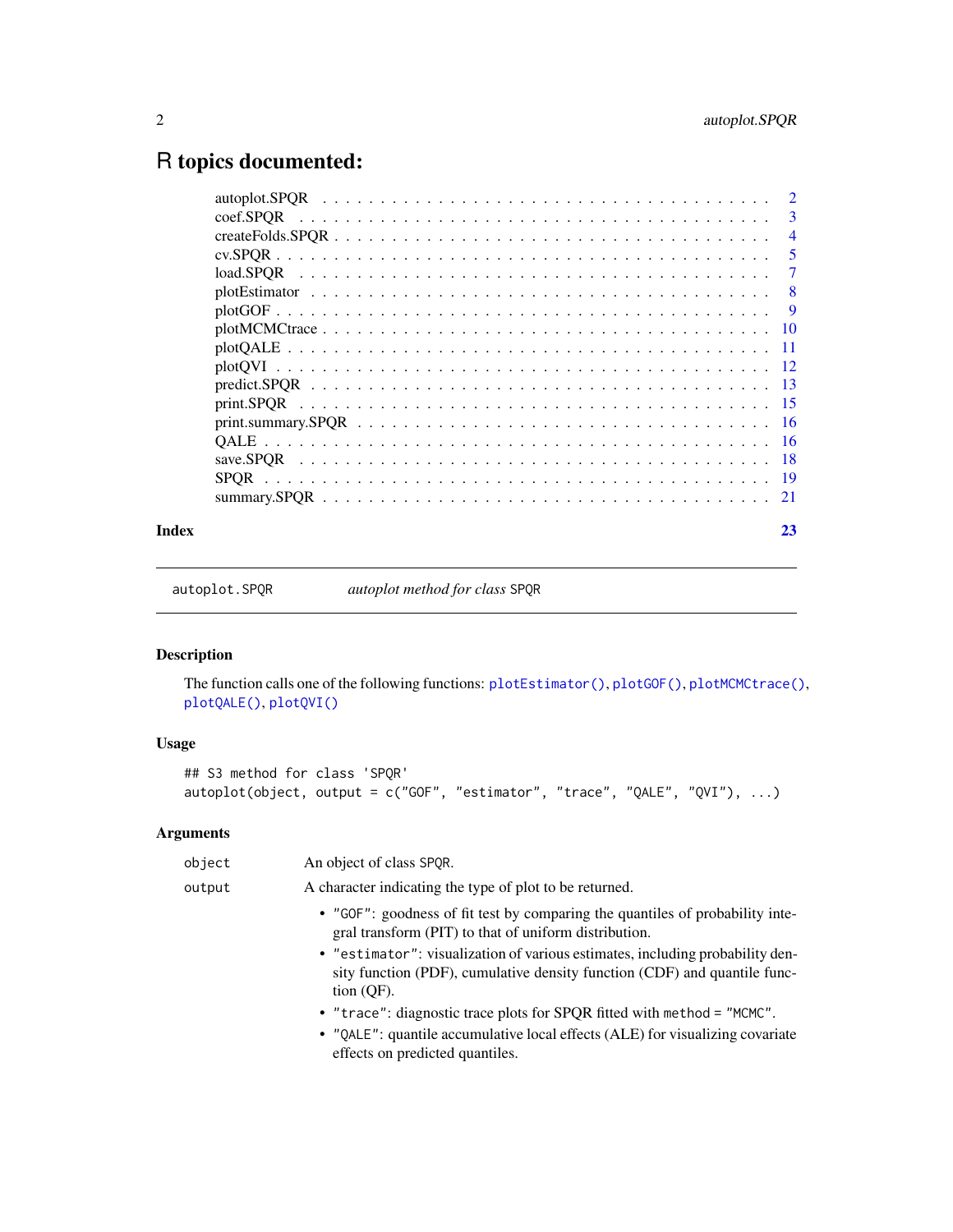### <span id="page-2-0"></span>coef.SPQR 3

• "QVI": quantile variable importance comparison. ... arguments passed into specific plot function, see [plotEstimator\(\)](#page-7-1), [plotGOF\(\)](#page-8-1), [plotMCMCtrace\(\)](#page-9-1), [plotQALE\(\)](#page-10-1) or [plotQVI\(\)](#page-11-1) for required arguments.

#### Value

a ggplot object

#### Examples

```
set.seed(919)
n < -200X \leftarrow \text{rbinom}(n, 1, 0.5)Y \leftarrow \text{rnorm}(n, X, 0.8)control \le list(iter = 200, warmup = 150, thin = 1)
fit \leq SPQR(X = X, Y = Y, method = "MCMC", control = control,
             normalize = TRUE, verbose = FALSE)
## Goodness-of-fit test
autoplot(fit, output = "GOF")
```

| coef.SPQR | coef method for class SPQR |  |
|-----------|----------------------------|--|
|           |                            |  |

# Description

Computes the estimated spline coefficients of a SPQR class object

#### Usage

```
## S3 method for class 'SPQR'
coef(object, X, ...)
```
# Arguments

| object   | An object of class SPOR.                                             |
|----------|----------------------------------------------------------------------|
|          | The covariate vector/matrix for which the coefficient is calculated. |
| $\cdots$ | Other arguments.                                                     |

# Value

A NROW(X) by K matrix containing values of the estimated coefficient, where K is the number of basis functions.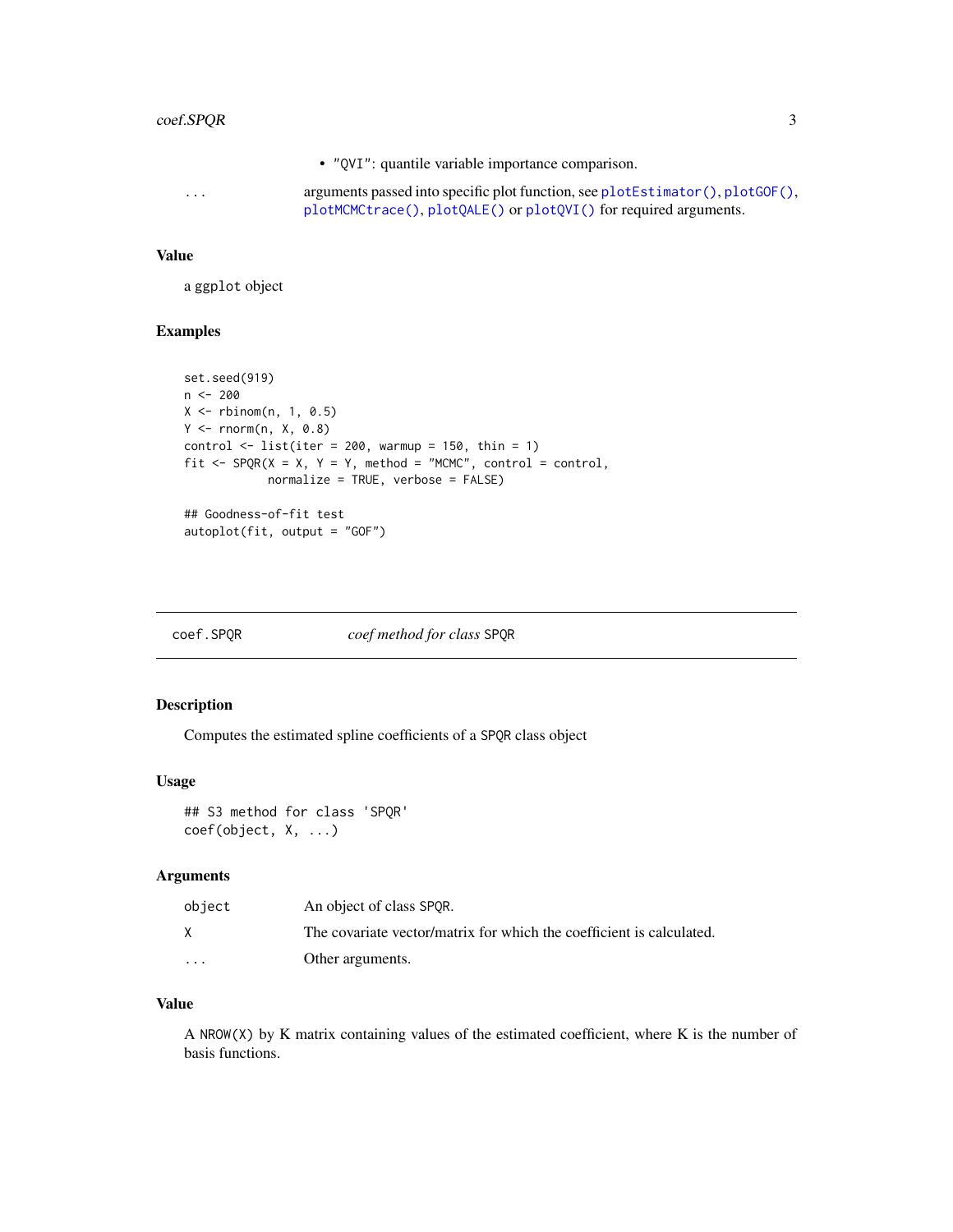# Examples

```
set.seed(919)
n <- 200
X \leftarrow \text{rbinom}(n, 1, 0.5)Y \leq -rnorm(n, X, \varnothing.8)control \le list(iter = 200, warmup = 150, thin = 1)
fit \leq SPQR(X = X, Y = Y, method = "MCMC", control = control,
             normalize = TRUE, verbose = FALSE)
coef(fit, X = 0)
```
<span id="page-3-1"></span>createFolds.SPQR *generate cross-validation folds*

# Description

Helper function to generate cross-validation folds that can be used by cv.SPQR.

# Usage

```
createFolds.SPQR(Y, nfold, stratified = FALSE)
```
#### Arguments

|            | The response vector.                                             |
|------------|------------------------------------------------------------------|
| nfold      | The number of cross-validation folds.                            |
| stratified | If TRUE, stratified folds based on quantiles of Y are generated. |

#### Value

A list of size nfold containing indices of the observations for each fold.

# Examples

```
set.seed(919)
n < -1000X \leftarrow \text{rbinom}(n, 1, 0.5)Y <- rnorm(n, X, 0.8)
folds <- createFolds.SPQR(Y, nfold = 5)
```
<span id="page-3-0"></span>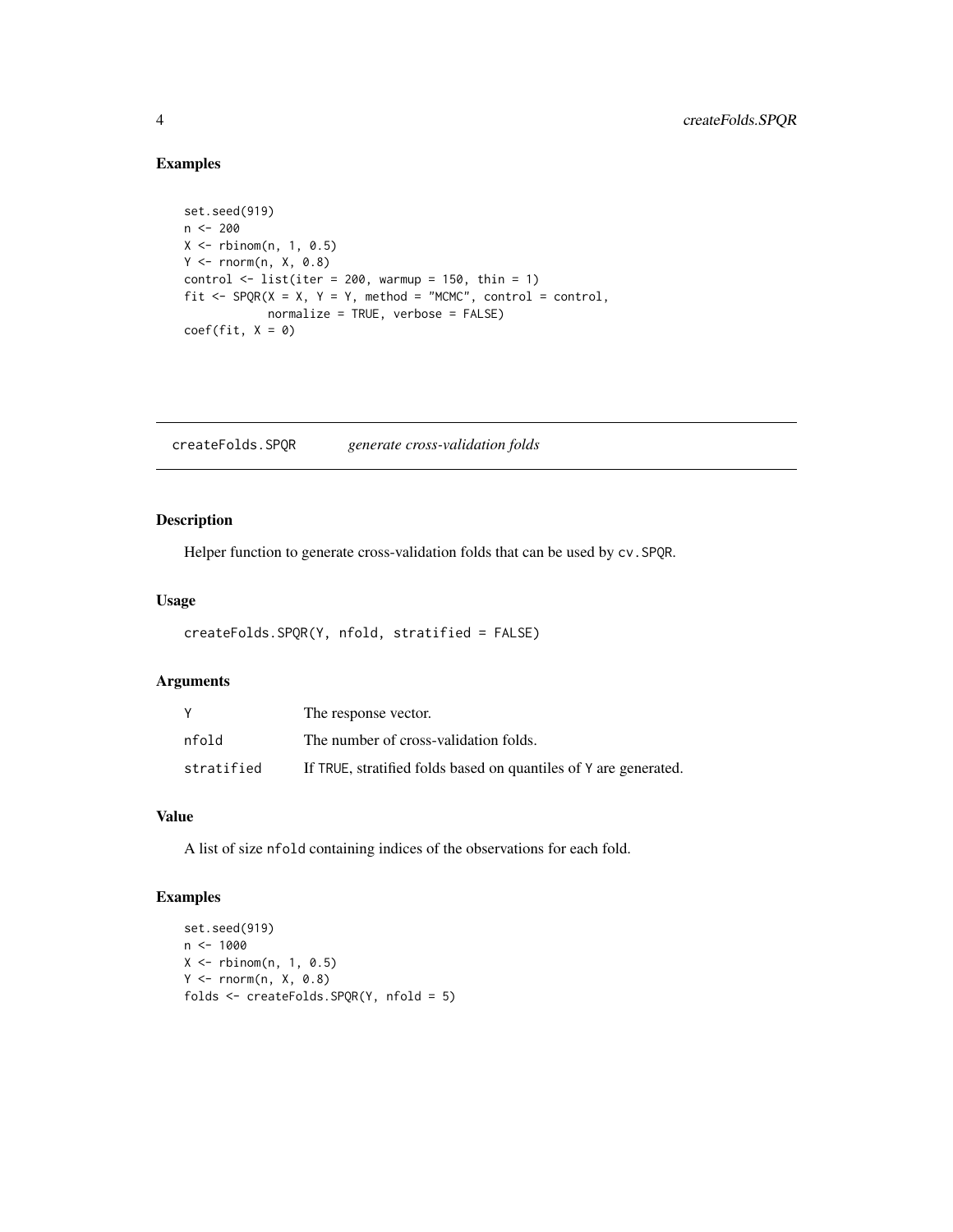<span id="page-4-0"></span>

#### Description

Fits SPQR using either MLE or MAP method and computes K-fold cross-validation error based on pre-computed folds.

# Usage

```
cv.SPQR(
  folds,
 X,
  Y,
 n.knots = 10,
 n.hidden = 10,
 activation = c("tanh", "relu", "sigmoid"),
 method = c("MLE", "MAP", "MCMC"),
 prior = c("ARD", "GP", "GSM"),
 hyperpar = list(),
  control = list(),normalize = FALSE,
 verbose = TRUE,
  seed = NULL,
  ...
)
```

| folds      | A list of CV folds, possibly that generated from createFolds. SPQR().                                                                                                                               |
|------------|-----------------------------------------------------------------------------------------------------------------------------------------------------------------------------------------------------|
| X          | The covariate matrix (without intercept column)                                                                                                                                                     |
| Υ          | The response vector.                                                                                                                                                                                |
| n.knots    | The number of basis functions. Default: 10.                                                                                                                                                         |
| n.hidden   | A vector specifying the number of hidden neurons in each hidden layer. Default:<br>10.                                                                                                              |
| activation | The hidden layer activation. Either "tanh" (default) or "relu".                                                                                                                                     |
| method     | Method for estimating SPQR. One of "MLE", "MAP" (default) or "MCMC".                                                                                                                                |
| prior      | The prior model for variance hyperparameters. One of "GP", "ARD" (default) or<br>"GSM".                                                                                                             |
| hyperpar   | A list of named hyper-prior hyperparameters to use instead of the default values,<br>including a_lambda, b_lambda, a_sigma and b_sigma. The default value is<br>0.001 for all four hyperparameters. |
| control    | A list of named and method-dependent parameters that allows finer control of<br>the behavior of the computational approaches.                                                                       |
|            | 1. Parameters for MLE and MAP methods                                                                                                                                                               |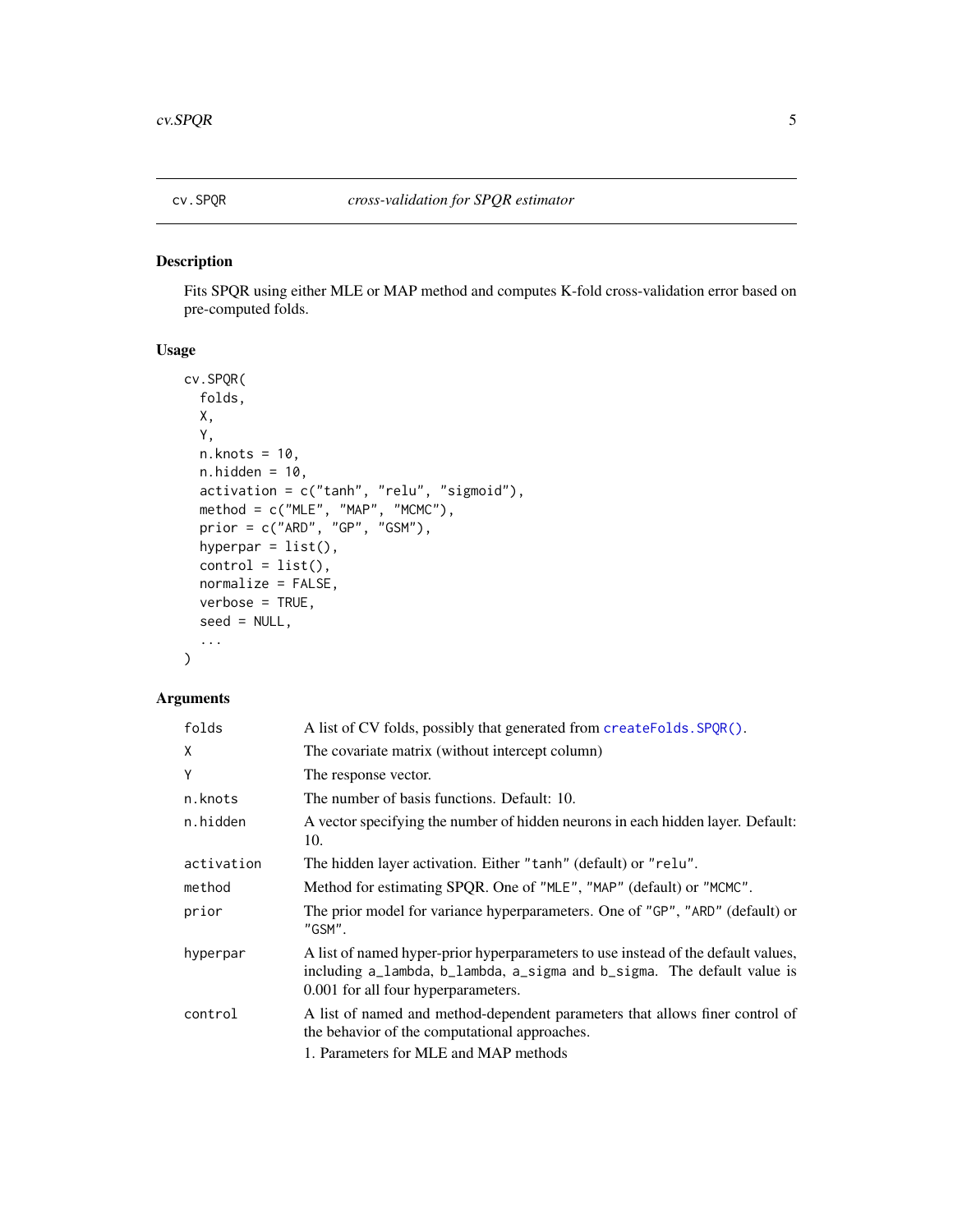- use.GPU If TRUE GPU computing will be used if torch::cuda\_is\_available() returns TRUE. Default: FALSE.
- 1r The learning rate used by the Adam optimizer, i.e., torch:: optim\_adam().
- dropout A length two vector specifying the dropout probabilities in the input and hidden layers respectively. The default is  $c(0,0)$  indicating no dropout.
- batchnorm If TRUE batch normalization will be used after each hidden activation.
- epochs The number of passes of the entire training dataset in gradient descent optimization. If early.stopping.epochs is used then this is the maximum number of passes. Default: 200.
- batch.size The size of mini batches for gradient calculation. Default: 128.
- valid.pct The fraction of data used as validation set. Default: 0.2.
- early.stopping.epochs The number of epochs before stopping if the validation loss does not decrease. Default: 10.
- print.every.epochs The number of epochs before next training progress in printed. Default: 10.
- save.path The path to save the fitted torch model. By default a folder named "SPQR\_model" is created in the current working directory to store the model.
- save.name The name of the file to save the fitted torch model. Default is "SPQR.model.pt".
- 2. Parameters for MCMC method

These parameters are similar to those in rstan::stan(). Detailed explanations can be found in the Stan reference manual.

- algorithm The sampling algorithm; "HMC": Hamiltonian Monte Carlo with dual-averaging, "NUTS": No-U-Turn sampler (default).
- iter The number of MCMC iterations (including warmup). Default: 2000.
- warmup The number of warm-up/burn-in iterations for step-size and mass matrix adaptation. Default: 500.
- thin The number of iterations before saving next post-warmup samples. Default: 1.
- stepsize The discretization interval/step-size  $\epsilon$  of leap-frog integrator. Default is NULL which indicates that it will be adaptively selected during warmup iterations.
- metric The type of mass matrix; "unit": diagonal matrix of ones, "diag": diagonal matrix with positive diagonal entries estimated during warmup iterations (default), "dense": a dense, symmetric positive definite matrix with entries estimated during warm-up iterations.
- delta The target Metropolis acceptance rate. Default: 0.9.
- max.treedepth The maximum tree depth in NUTS. Default: 6.
- int.time The integration time in HMC. The number of leap-frog steps is calculated as  $L_{\epsilon} = |t/\epsilon|$ . Default: 0.3.
- normalize If TRUE, all covariates will be normalized to take values between [0,1].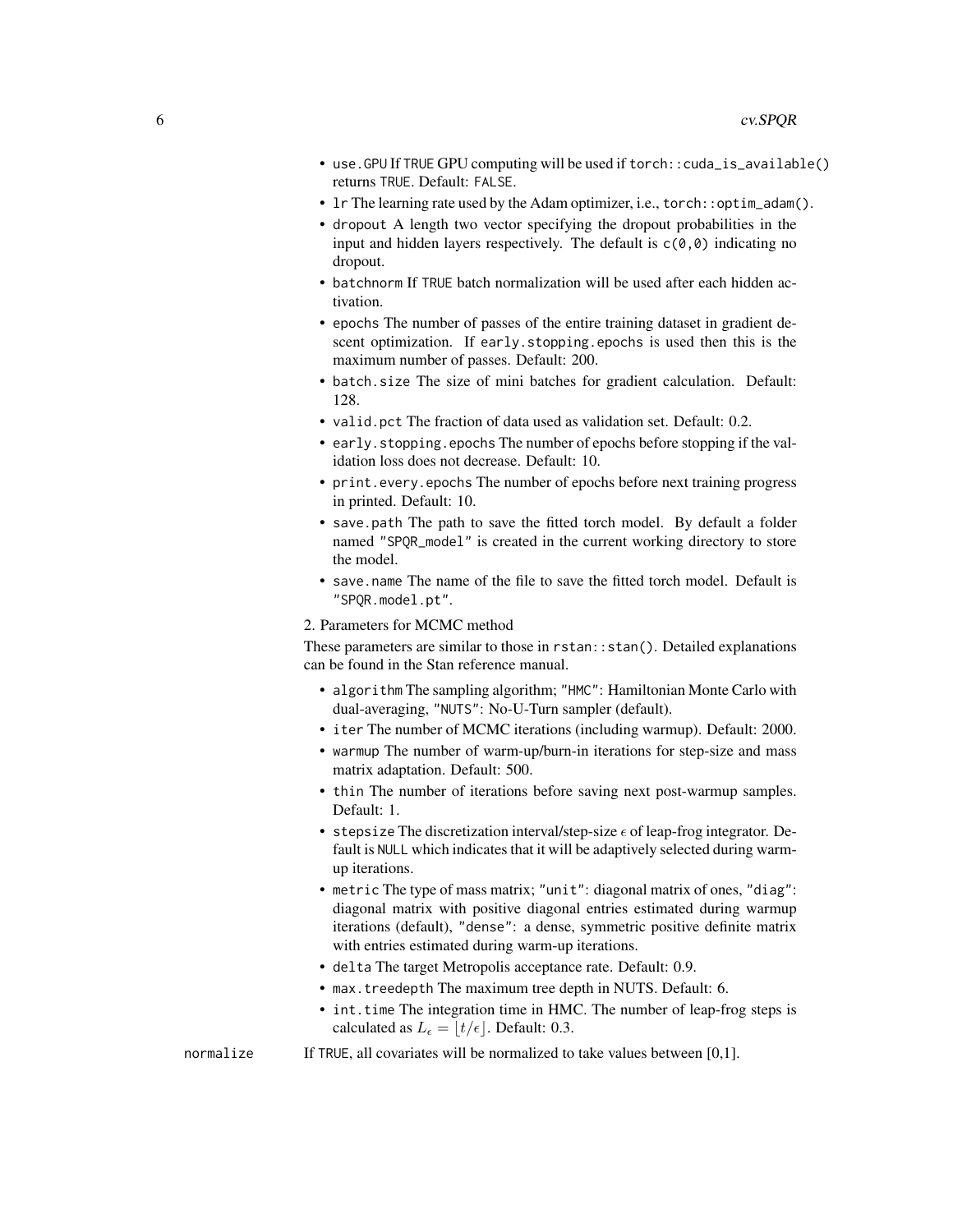# <span id="page-6-0"></span>load.SPQR 7

| verbose                 | If TRUE (default), training progress will be printed. |
|-------------------------|-------------------------------------------------------|
| seed                    | Random number generation seed.                        |
| $\cdot$ $\cdot$ $\cdot$ | other parameters to pass to control.                  |

# Value

| control | the list of all control parameters. |
|---------|-------------------------------------|
| cve     | the cross-validation error.         |
| folds   | the CV folds.                       |

### See Also

[createFolds.SPQR\(\)](#page-3-1)

# Examples

```
set.seed(919)
n <- 200
X \leftarrow \text{rbinom}(n, 1, 0.5)Y \leq -rnorm(n, X, 0.8)folds <- createFolds.SPQR(Y, nfold = 5)
## compute 5-fold CV error
cv.out <- cv.SPQR(folds=folds, X=X, Y=Y, method="MLE",
                   normalize = TRUE, verbose = FALSE)
```
load.SPQR *load saved SPQR model*

# Description

Load saved SPQR model from a designated path. The function first loads the . SPQR file that stores the SPQR object. It then checks whether the SPQR model is fitted with method = "MCMC". If not, it also loads the .pt file storing the torch model with the same name and attach it to the SPQR object.

#### Usage

```
load.SPQR(name = stop("`name` must be specified"), path = NULL)
```
#### Arguments

| name | The name of the saved object excluding extension.                                |
|------|----------------------------------------------------------------------------------|
| path | The path to look for the saved object. Default is the current working directory. |

# Value

An object of class SPQR.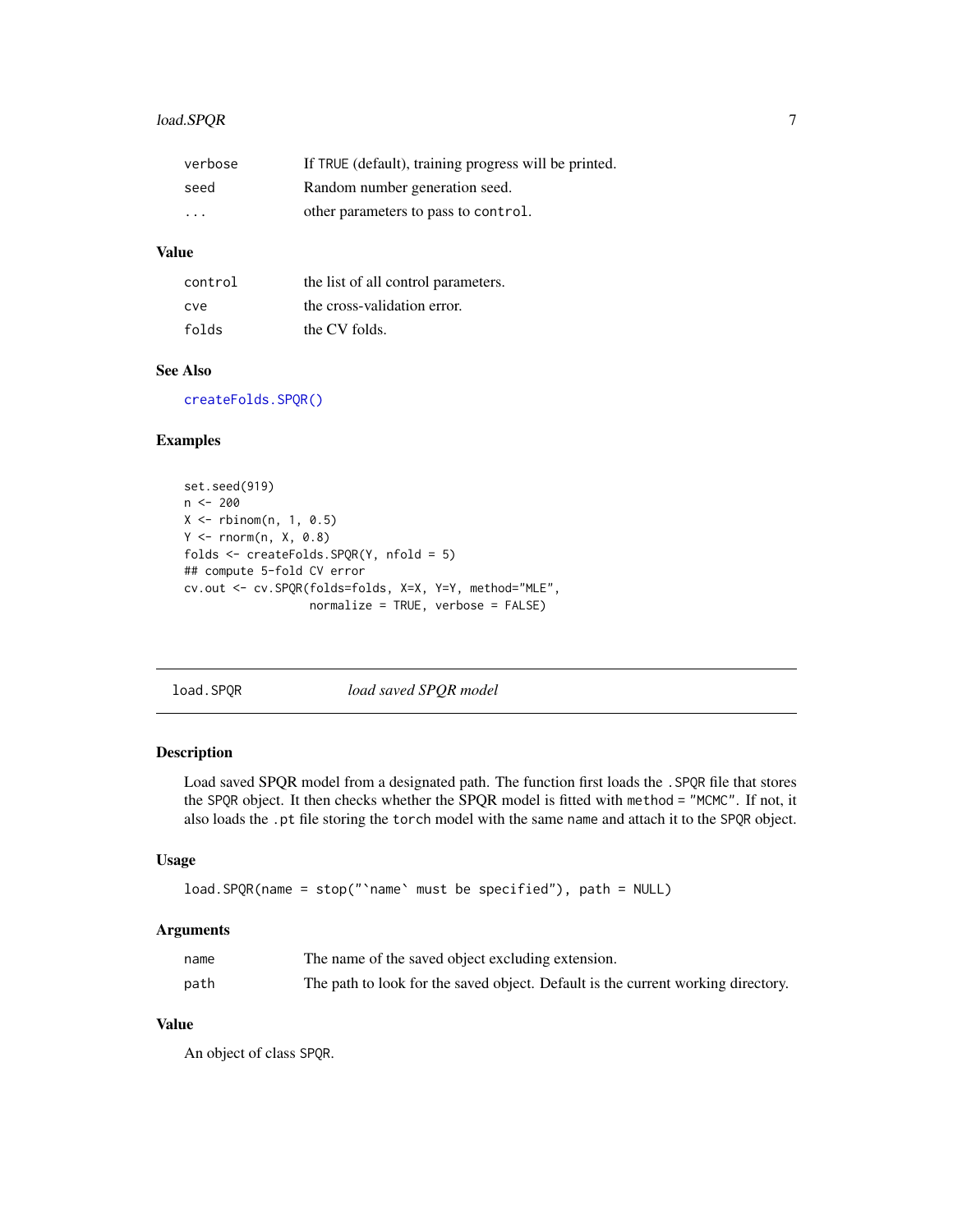# <span id="page-7-0"></span>Examples

```
set.seed(919)
n < - 200X \leftarrow \text{rbinom}(n, 1, 0.5)Y <- rnorm(n, X, 0.8)
fit <- SPQR(X = X, Y = Y, method = "MCMC", normalize = TRUE, verbose = FALSE)
# save.SPQR(fit, name = "mcmc_fit")
# fit <- load.SPQR("mcmc_fit")
```
<span id="page-7-1"></span>plotEstimator *plot SPQR estimators*

# Description

Computes and plots the estimated PDF/CDF/QF curves.

# Usage

```
plotEstimator(object, X, ...)
```
# Arguments

| object   | An object of class "SPOR"                                                                                                                                      |
|----------|----------------------------------------------------------------------------------------------------------------------------------------------------------------|
| χ        | A row vector indicating covariate values for which the conditional PDF/CDF/QF<br>is computed and plotted.                                                      |
| $\ddots$ | Arguments passed on to predict. SPQR                                                                                                                           |
|          | n <sup>Y</sup> An integer number indicating length of grid when Y is not specified. Default:<br>101.                                                           |
|          | type The function to be predicted; "PDF": probability density function, "CDF":<br>cumulative distribution function, and "QF": the quantile function (default). |
|          | tau The grid of quantiles for which the quantile function is computed. Default:<br>$seq(0.1, 0.9, 0.1)$ .                                                      |
|          | ci. level The credible level for computing the pointwise credible intervals.<br>The default is 0 indicating no credible intervals should be computed.          |
|          | getAll If TRUE, extracts all posterior samples of the prediction. Default: FALSE.                                                                              |

# Value

A ggplot object.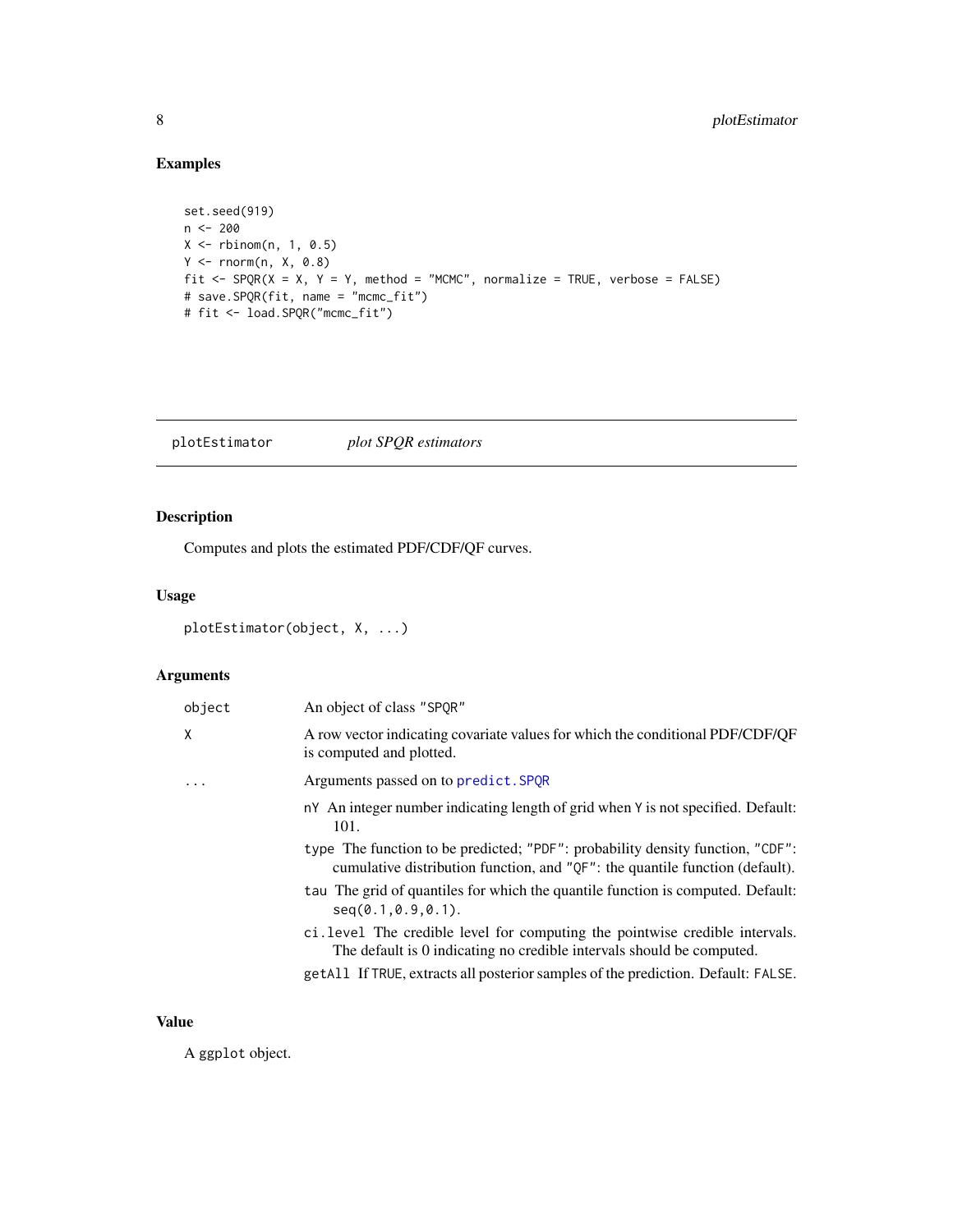#### <span id="page-8-0"></span>plotGOF 9

#### Examples

```
set.seed(919)
n <- 200
X \leftarrow \text{rbinom}(n, 1, 0.5)Y \leq -rnorm(n, X, 0.8)control \le list(iter = 200, warmup = 150, thin = 1)
fit \leq SPQR(X = X, Y = Y, method = "MCMC", control = control,
             normalize = TRUE, verbose = FALSE)
```

```
## plot estimated PDF
plotEstimator(fit, type = "PDF", X = 0)
```
<span id="page-8-1"></span>plotGOF *goodness-of-fit test for SPQR estimator*

# Description

Performs a goodness-of-fit test for the estimated conditional probability density function (PDF) using probability inverse transformation method.

#### Usage

plotGOF(object, getAll = FALSE)

#### Arguments

| obiect | An object of class SPOR.                                                          |
|--------|-----------------------------------------------------------------------------------|
| getAll | If TRUE and SPOR is fitted with method $=$ "MCMC", plots all posterior samples of |
|        | O-O lines. Default: FALSE.                                                        |

### Value

A ggplot object.

# Examples

```
set.seed(919)
n <- 200
X \leftarrow \text{rbinom}(n, 1, 0.5)Y \leq -rnorm(n, X, 0.8)control \le list(iter = 200, warmup = 150, thin = 1)
fit \leq SPQR(X = X, Y = Y, method = "MCMC", control = control,
             normalize = TRUE, verbose = FALSE)
```
## Goodness-of-fit test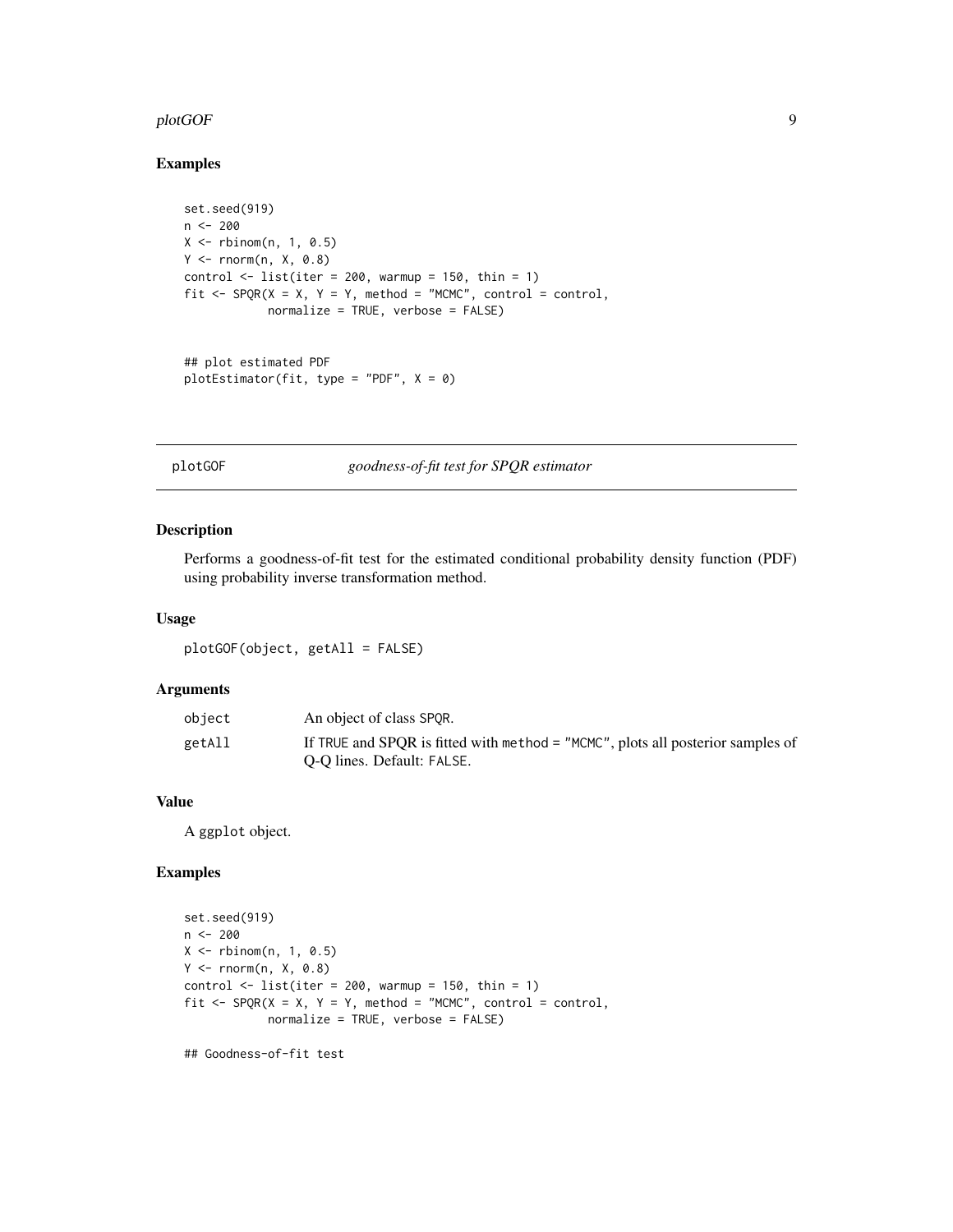<span id="page-9-0"></span>plotGOF(fit)

<span id="page-9-1"></span>plotMCMCtrace *plot MCMC trace plots*

# Description

Show trace plot of the log-likelihood or estimates, of a "SPQR" class object fitted using the MCMC method

# Usage

```
plotMCMCtrace(
 object,
 target = c("loglik", "PDF", "CDF", "QF"),X = NULL,Y = NULL,tau = 0.5,
 window = NULL
)
```
# Arguments

| object | An object of class SPOR.                                                                                                                                                                                                           |
|--------|------------------------------------------------------------------------------------------------------------------------------------------------------------------------------------------------------------------------------------|
| target | A character indicating the statistic/estimate for which traceplot should be plot-<br>ted; "loglik": log-likelihood (default), "PDF": probability density function,<br>"CDF": cumulative density function, "QF": quantile function. |
| X      | If target != "loglik", a row vector specifying the covariate values for which<br>the estimates are computed. Default: NULL.                                                                                                        |
| Y      | If target = "PDF" or target = "CDF" a scalar specifying the response value for<br>which the estimates are computed. Default: NULL.                                                                                                 |
| tau    | If target $!=$ "QF", a scalar specifying the quantile level for which the estimates<br>are computed. Default: 0.5.                                                                                                                 |
| window | A vector specifying the range of index of the MCMC samples for which the<br>traceplot should be plotted. Default is NULL indicating that the whole chain is<br>plotted.                                                            |

#### Value

A ggplot object.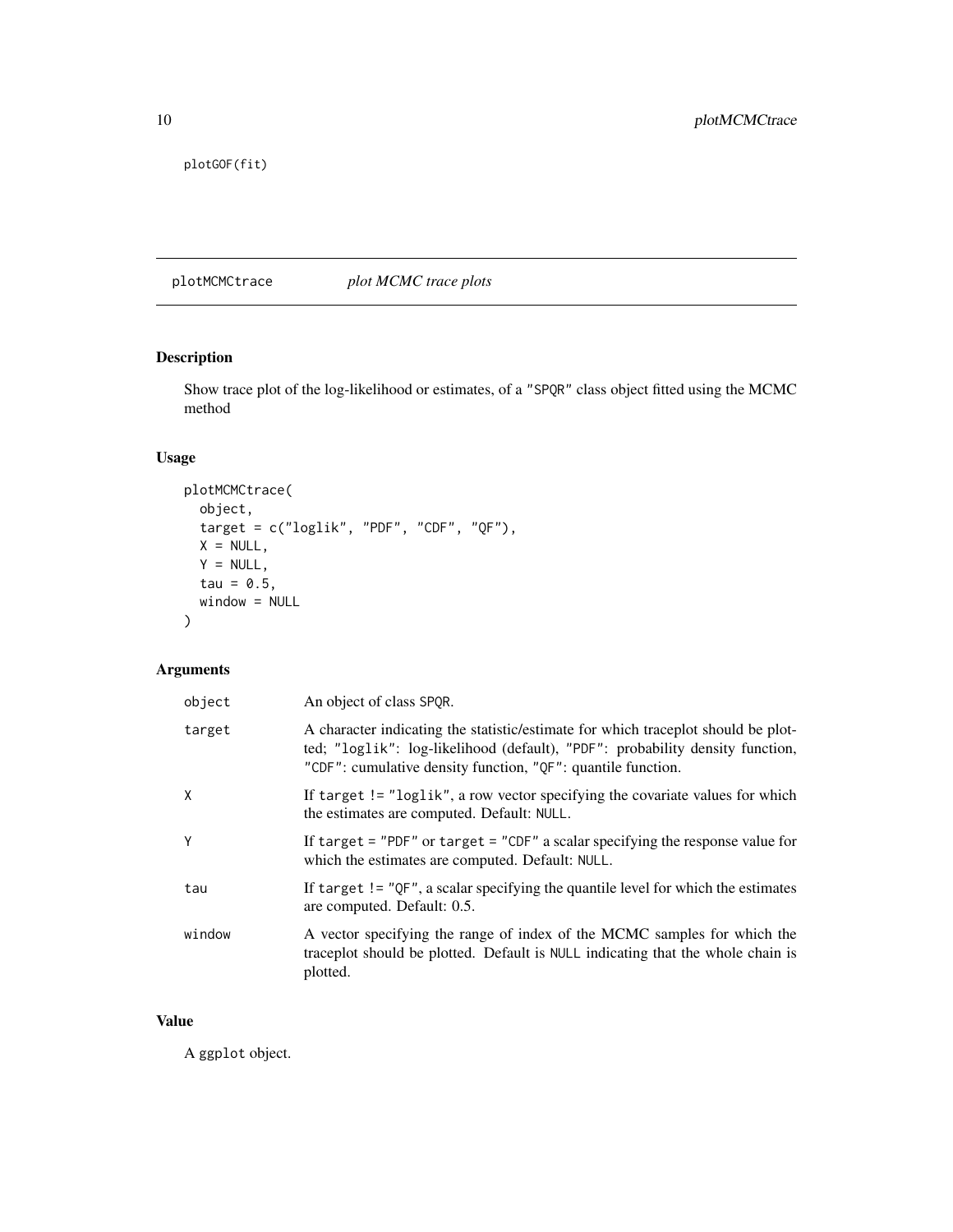# <span id="page-10-0"></span>plotQALE 11

# Examples

```
set.seed(919)
n <- 200
X \leftarrow \text{rbinom}(n, 1, 0.5)Y \leq -rnorm(n, X, 0.8)control \le list(iter = 200, warmup = 150, thin = 1)
fit \leq SPQR(X = X, Y = Y, method = "MCMC", control = control,
             normalize = TRUE, verbose = FALSE)
## trace plot for log-likelihood
plotMCMCtrace(fit, target = "loglik")
```
<span id="page-10-1"></span>plotQALE *plot accumulated local effects (ALE)*

# Description

Computes and plots the quantile ALEs of a SPQR class object. The function plots the ALE main effects across tau for a single covariate using line plots, and the ALE interaction effects between two covariates across tau using contour plots.

# Usage

plotQALE(object, ...)

| object   | An object of class "SPQR".                                                                                                                                                                                                                                                                                                                                                               |
|----------|------------------------------------------------------------------------------------------------------------------------------------------------------------------------------------------------------------------------------------------------------------------------------------------------------------------------------------------------------------------------------------------|
| $\ddots$ | Arguments passed on to QALE                                                                                                                                                                                                                                                                                                                                                              |
|          | var index a numeric scalar or length-two vector of indices of the covariates<br>for which the ALEs will be calculated. When $length(var, index) = 1$ , the<br>function computes the main effect for X[, var. index]. When length (var. index)<br>$= 2$ , the function computes the interaction effect between $X[\, , var \, . \, \text{index}[1]$ ]<br>and $X[, \text{var.index}[2]]$ . |
|          | tau The quantiles of interest.                                                                                                                                                                                                                                                                                                                                                           |
|          | n.bins the maximum number of intervals into which the covariate range is di-<br>vided when calculating the ALEs. The actual number of intervals depends<br>on the number of unique values in $X$ [, var.index]. When length (var.index)<br>$= 2$ , n. bins is applied to both covariates.                                                                                                |
|          | ci.level The credible level for computing the pointwise credible intervals for<br>ALE when $length(var, index) = 1$ . The default is 0 indicating no credible<br>intervals should be computed.                                                                                                                                                                                           |
|          | getAll If TRUE and length (var.index) = 1, extracts all posterior samples of<br>ALE.                                                                                                                                                                                                                                                                                                     |
|          |                                                                                                                                                                                                                                                                                                                                                                                          |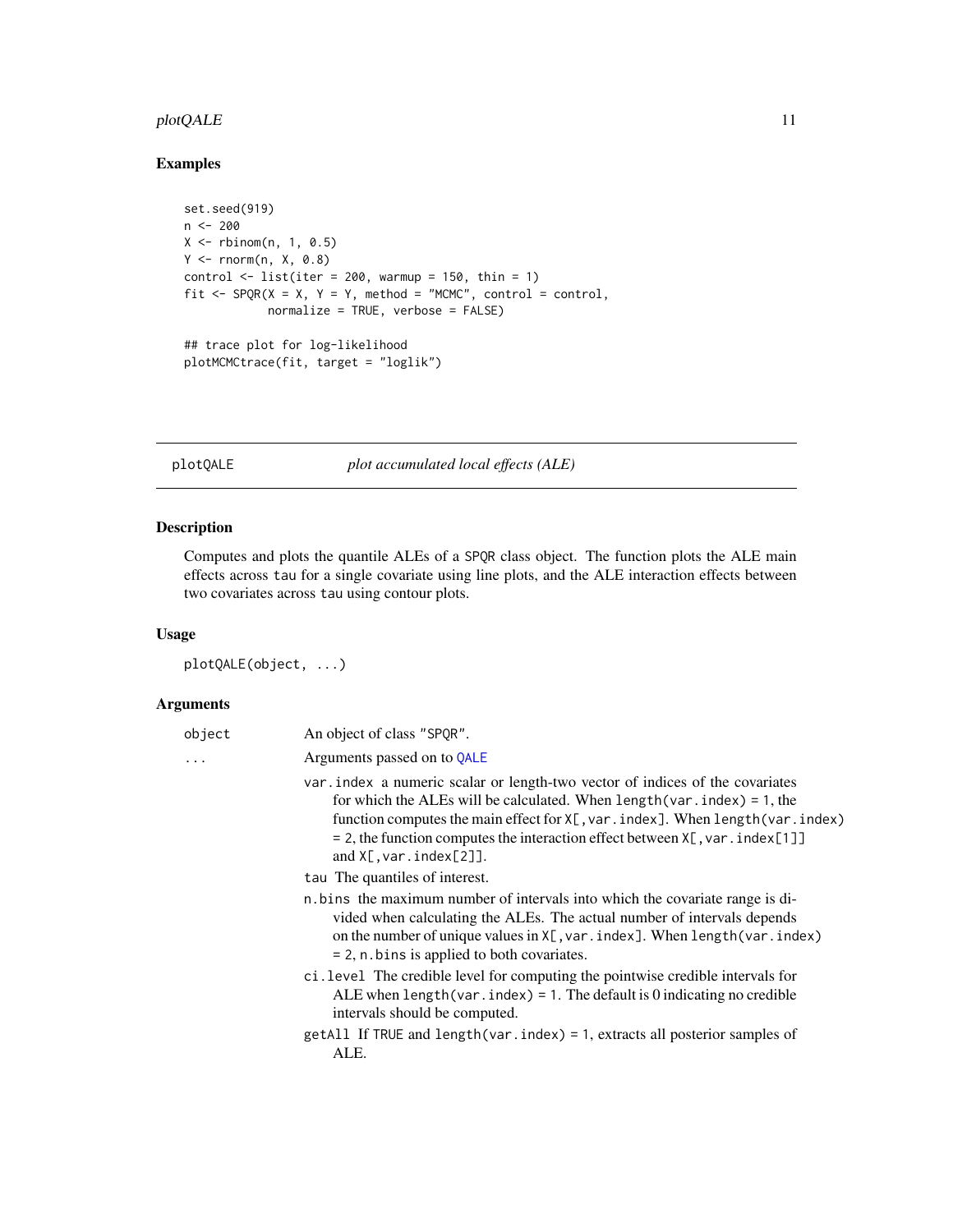<span id="page-11-0"></span>pred.fun A function that will be used instead of predict.SPQR() for computing predicted quantiles given covariates. This can be useful when the user wants to compare the QALE calculated using SPQR to that using other quantile regression models, or maybe that using the true model in a simulation study.

#### Value

A ggplot object.

### Examples

```
set.seed(919)
n <- 200
X \leftarrow runif(n, \emptyset, 2)Y \le - rnorm(n, X^2, 0.3+X/2)
control \le list(iter = 200, warmup = 150, thin = 1)
fit <- SPQR(X=X, Y=Y, n.knots=12, n.hidden=3, method="MCMC",
             control=control, normalize=TRUE)
## compute quantile ALE main effect of X at tau = 0.2,0.5,0.8
```

```
plotQALE(fit, var.index=1, tau=c(0.2,0.5,0.8))
```
<span id="page-11-1"></span>plotQVI *plot variable importance comparison by quantile*

#### Description

Computes the quantile ALE-induced variable importance (VI) measure for each of the covariate specified in var.index, and produces a ranking plot of the covariates using bar plot for each quantile of interest.

#### Usage

```
plotQVI(object, var.index = NULL, var.names = NULL, ...)
```

| object    | An object of class SPQR.                                                                                                                                                      |
|-----------|-------------------------------------------------------------------------------------------------------------------------------------------------------------------------------|
| var.index | A vector specifying the index of the covariates for which VI measures should be<br>computed. Default is NULL indicating all covariates are considered.                        |
| var.names | The names of the covariates to appear in the bar plots. Default is NULL and the the<br>function will use generic names generated by parse (text=paste0("X[", var.index,"]")). |
| $\cdots$  | Arguments passed on to OALE                                                                                                                                                   |
|           | tau The quantiles of interest.                                                                                                                                                |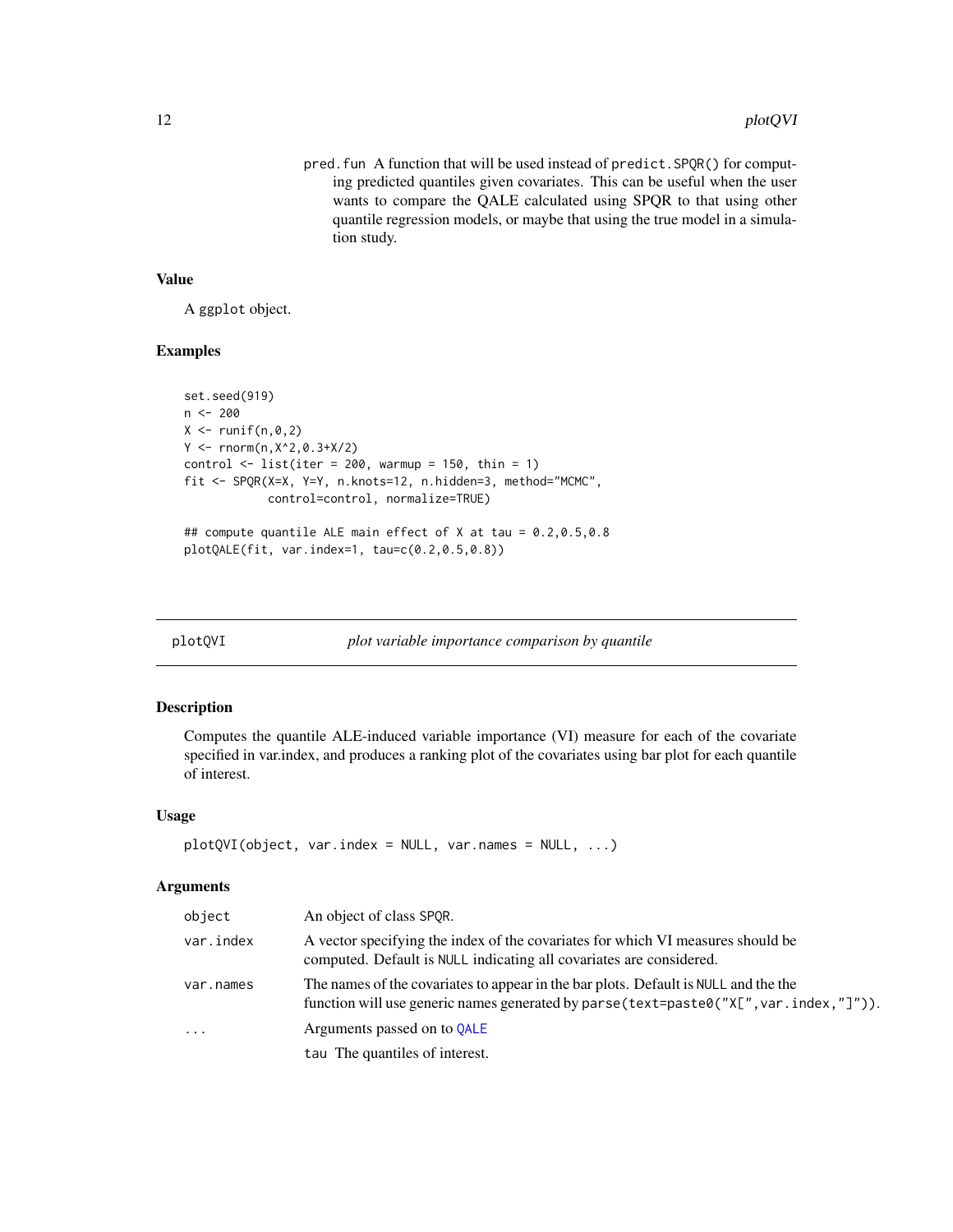- <span id="page-12-0"></span>n.bins the maximum number of intervals into which the covariate range is divided when calculating the ALEs. The actual number of intervals depends on the number of unique values in  $X$ [, var.index]. When length(var.index) = 2, n.bins is applied to both covariates.
- ci.level The credible level for computing the pointwise credible intervals for ALE when  $length(var.index) = 1$ . The default is 0 indicating no credible intervals should be computed.
- pred.fun A function that will be used instead of predict.SPQR() for computing predicted quantiles given covariates. This can be useful when the user wants to compare the QALE calculated using SPQR to that using other quantile regression models, or maybe that using the true model in a simulation study.

#### Value

A ggplot object.

#### Examples

```
set.seed(919)
n <- 200
X \le matrix(runif(n*2, 0, 2), nrow = n, ncol = 2)
Y \le - rnorm(n, X[, 1]^2, 0.3+X[, 1]/2)
control \le list(iter = 200, warmup = 150, thin = 1)
fit <- SPQR(X=X, Y=Y, n.knots=12, n.hidden=5, method="MCMC",
            control=control, normalize=TRUE, verbose = FALSE)
## compute quantile VI of at tau = 0.2,0.5,0.8
plotQVI(fit, tau=c(0.2,0.5,0.8))
```
#### <span id="page-12-1"></span>predict.SPQR *predict method for class* SPQR

#### Description

Computes the predicted values for different functions based on the fitted "SPQR" object.

#### Usage

```
## S3 method for class 'SPQR'
predict(
  object,
 X,
  Y = NULL,
 nY = 101,
```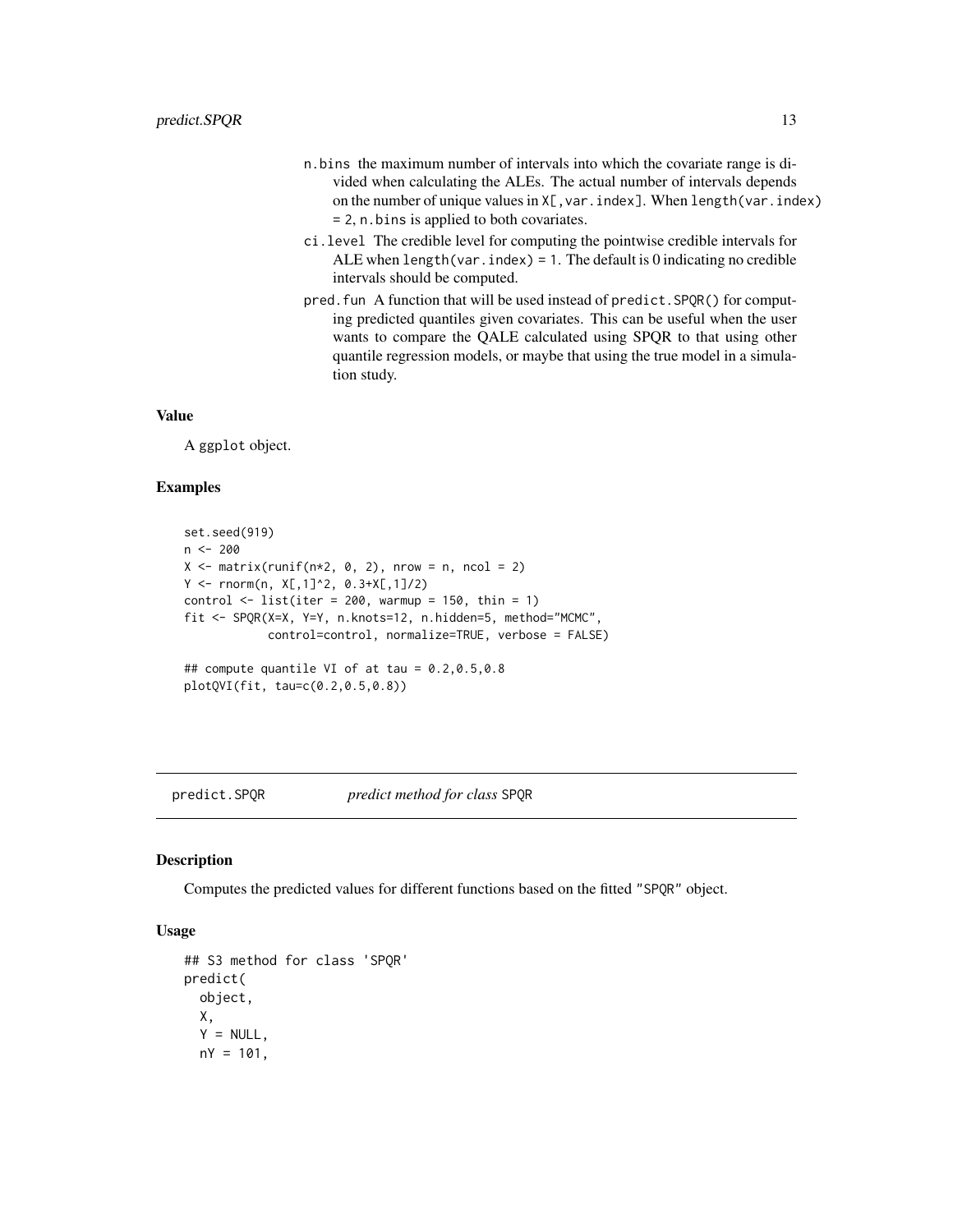```
type = c("QF", "PDF", "CDF"),
  tau = seq(0.1, 0.9, 0.1),ci. level = 0,getAll = FALSE,
  ...
\mathcal{L}
```
# Arguments

| object   | An object of class SPQR.                                                                                                                                    |
|----------|-------------------------------------------------------------------------------------------------------------------------------------------------------------|
| X        | The covariate vector/matrix for which the predictions are computed.                                                                                         |
| Y        | The response vector for which the predictions are computed. Default is NULL<br>indicating that a equi-distant grid vector on $[0,1]$ of length nY is used.  |
| nY       | An integer number indicating length of grid when $Y$ is not specified. Default:<br>101.                                                                     |
| type     | The function to be predicted; "PDF": probability density function, "CDF": cu-<br>mulative distribution function, and "QF": the quantile function (default). |
| tau      | The grid of quantiles for which the quantile function is computed. Default:<br>$seq(0.1, 0.9, 0.1)$ .                                                       |
| ci.level | The credible level for computing the pointwise credible intervals. The default is<br>0 indicating no credible intervals should be computed.                 |
| getAll   | If TRUE, extracts all posterior samples of the prediction. Default: FALSE.                                                                                  |
| $\cdots$ | Other arguments.                                                                                                                                            |

# Value

A named array containing all predicted values.

# Examples

```
set.seed(919)
n <- 200
X \leftarrow \text{rbinom}(n, 1, 0.5)Y \leq -rnorm(n, X, 0.8)control \leq list(iter = 200, warmup = 150, thin = 1)fit \leq SPQR(X = X, Y = Y, method = "MCMC", control = control,
             normalize = TRUE, verbose = FALSE)
```

```
## compute the estimated PDF of Y conditioned on X = 0pdf \leq predict(fit, type = "PDF", X = 0, Y = seq(0, 1, 0.01))plot(seq(0, 1, 0.01), pdf, xlab = "Y", ylab = "Density")
```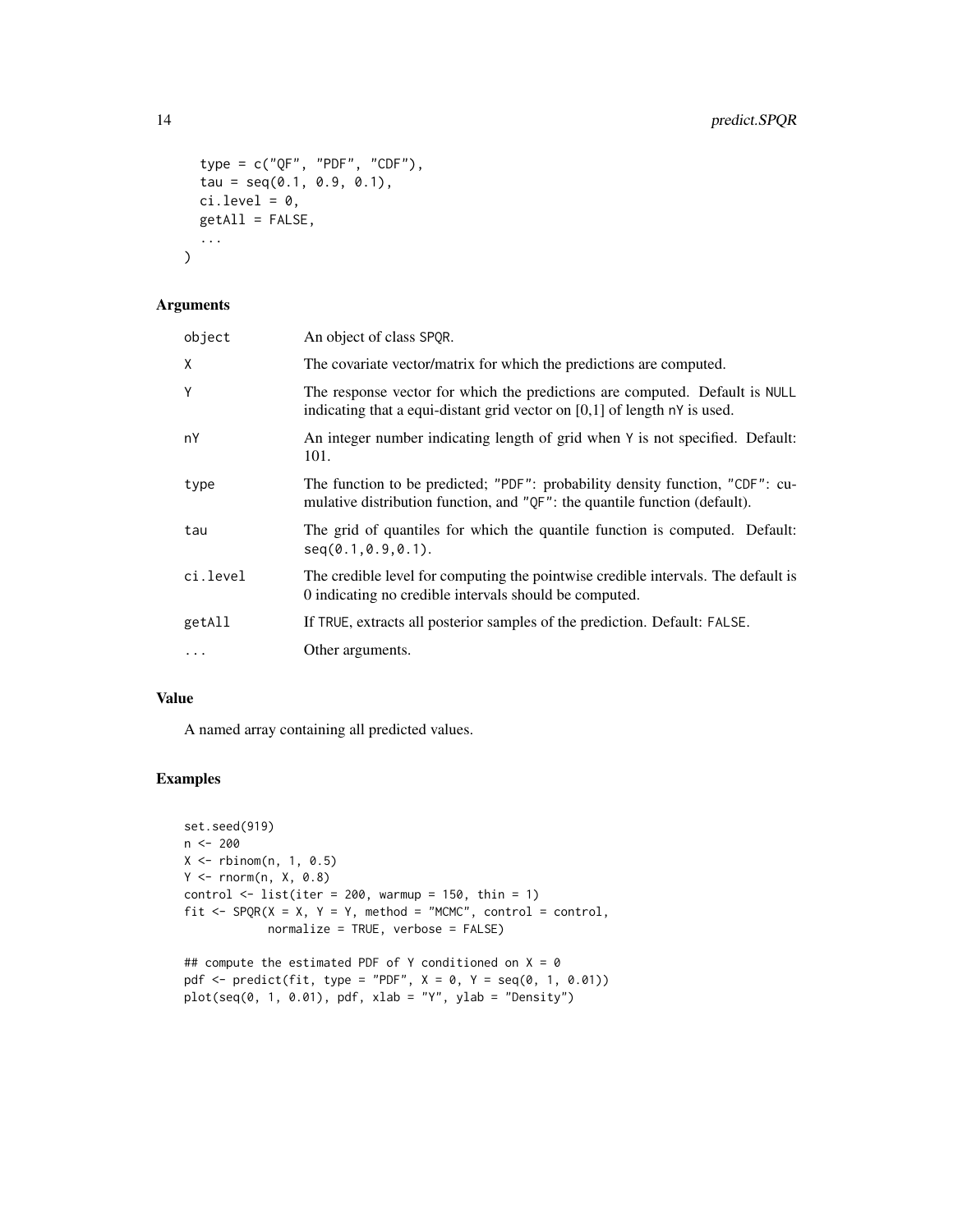<span id="page-14-0"></span>

#### Description

Summarizes and print the output produced by SPQR() in an organized way.

#### Usage

```
## S3 method for class 'SPQR'
print(x, \ldots)
```
# Arguments

| x       | An object of class SPOR                                          |
|---------|------------------------------------------------------------------|
| $\cdot$ | Arguments passed on to print. summary. SPOR                      |
|         | showModel If TRUE, prints the detailed NN architecture by layer. |

#### Details

This is equivalent to the function call print.summary.SPQR(summary.SPQR(object), ...).

### Value

No return value, called for side effects.

# Examples

```
set.seed(919)
n <- 200
X \leftarrow \text{rbinom}(n, 1, 0.5)Y \leq -rnorm(n, X, 0.8)control \le list(iter = 200, warmup = 150, thin = 1)
fit \leq SPQR(X = X, Y = Y, method = "MCMC", control = control,
            normalize = TRUE, verbose = FALSE)
print(fit, showModel = TRUE)
```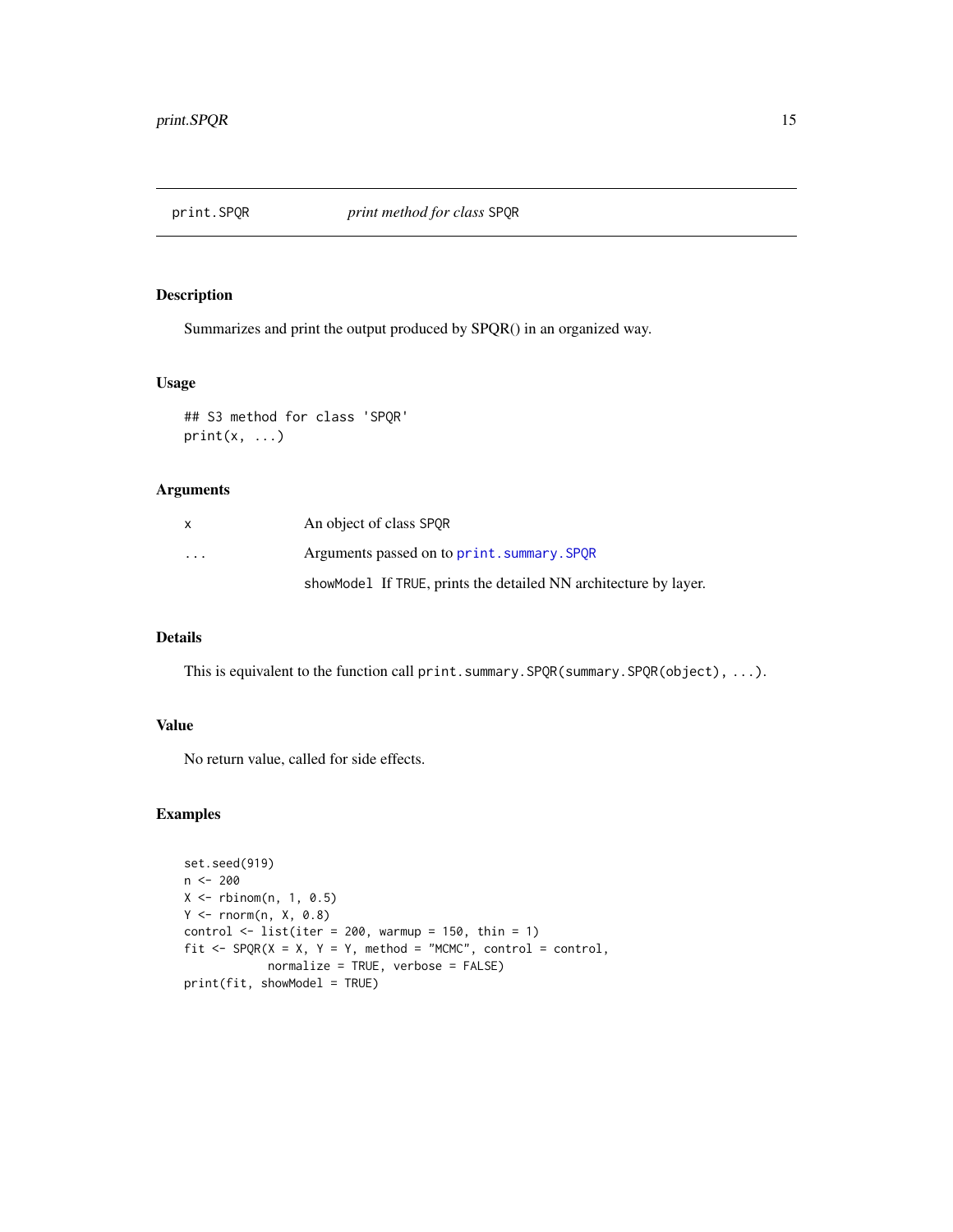#### <span id="page-15-2"></span><span id="page-15-0"></span>Description

Print the output produced by summary.SPQR().

# Usage

```
## S3 method for class 'summary.SPQR'
print(x, showModel = FALSE, ...)
```
#### Arguments

| X                       | An object of class summary. SPOR                       |
|-------------------------|--------------------------------------------------------|
| showModel               | If TRUE, prints the detailed NN architecture by layer. |
| $\cdot$ $\cdot$ $\cdot$ | Other arguments.                                       |

#### Value

No return value, called for side effects.

#### Examples

```
set.seed(919)
n <- 200
X \leftarrow \text{rbinom}(n, 1, 0.5)Y <- rnorm(n, X, 0.8)
control \le list(iter = 200, warmup = 150, thin = 1)
fit \leq SPQR(X = X, Y = Y, method = "MCMC", control = control,
             normalize = TRUE, verbose = FALSE)
## summarize output
```
summary(fit)

<span id="page-15-1"></span>

E *guantile accumulated local effects (ALE)* 

# Description

Computes the quantile ALEs of a SPQR class object. The function plots the ALE main effects across tau using line plots for a single covariate, and the ALE interaction effects across tau using contour plots for two covariates .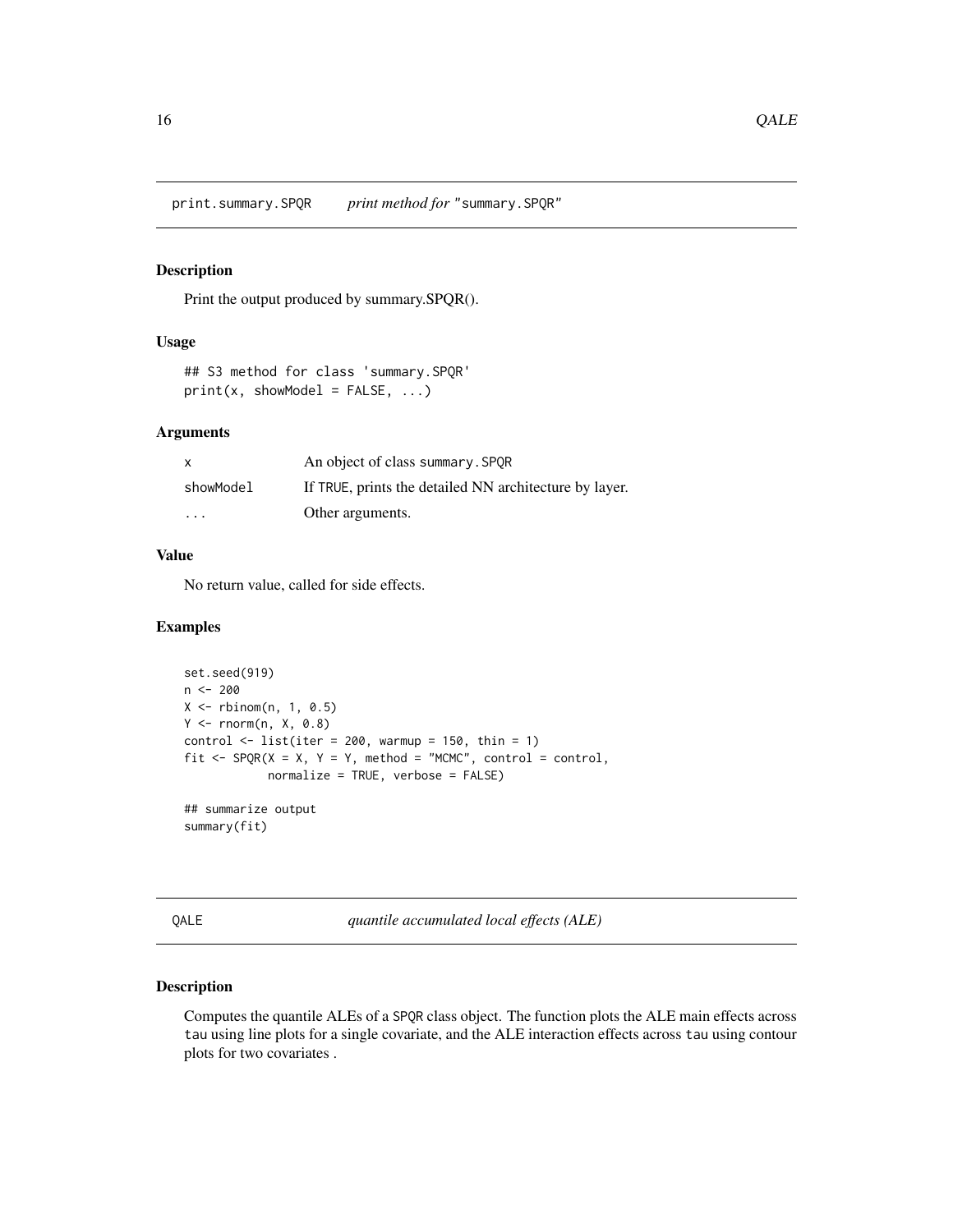#### $QALE$  17

# Usage

```
QALE(
  object,
  var.index,
  tau = seq(0.1, 0.9, 0.1),
  n.bins = 40,ci. level = 0,getAll = FALSE,
  pred.fun = NULL
\mathcal{L}
```
# Arguments

| var.index<br>a numeric scalar or length-two vector of indices of the covariates for which the<br>ALEs will be calculated. When $length(var, index) = 1$ , the function computes<br>the main effect for $X[$ , var. index]. When length(var. index) = 2, the func-<br>tion computes the interaction effect between $X[$ , var. index[1]] and $X[$ , var. index[2]].<br>The quantiles of interest.<br>tau<br>the maximum number of intervals into which the covariate range is divided when<br>n.bins<br>calculating the ALEs. The actual number of intervals depends on the number of<br>unique values in $X$ [, var.index]. When length(var.index) = 2, n.bins is<br>applied to both covariates.<br>ci.level<br>The credible level for computing the pointwise credible intervals for ALE when<br>length (var.index) = 1. The default is $0$ indicating no credible intervals should |  |
|--------------------------------------------------------------------------------------------------------------------------------------------------------------------------------------------------------------------------------------------------------------------------------------------------------------------------------------------------------------------------------------------------------------------------------------------------------------------------------------------------------------------------------------------------------------------------------------------------------------------------------------------------------------------------------------------------------------------------------------------------------------------------------------------------------------------------------------------------------------------------------------|--|
|                                                                                                                                                                                                                                                                                                                                                                                                                                                                                                                                                                                                                                                                                                                                                                                                                                                                                      |  |
|                                                                                                                                                                                                                                                                                                                                                                                                                                                                                                                                                                                                                                                                                                                                                                                                                                                                                      |  |
|                                                                                                                                                                                                                                                                                                                                                                                                                                                                                                                                                                                                                                                                                                                                                                                                                                                                                      |  |
| be computed.                                                                                                                                                                                                                                                                                                                                                                                                                                                                                                                                                                                                                                                                                                                                                                                                                                                                         |  |
| getAll<br>If TRUE and length (var. $index$ ) = 1, extracts all posterior samples of ALE.                                                                                                                                                                                                                                                                                                                                                                                                                                                                                                                                                                                                                                                                                                                                                                                             |  |
| A function that will be used instead of predict. SPQR() for computing pre-<br>pred.fun<br>dicted quantiles given covariates. This can be useful when the user wants to<br>compare the QALE calculated using SPQR to that using other quantile regres-<br>sion models, or maybe that using the true model in a simulation study.                                                                                                                                                                                                                                                                                                                                                                                                                                                                                                                                                      |  |

# Value

| $\mathsf{x}$ | If length (var. index) = 1, a (n. bins+1)-length vector specifying the ordered<br>predictor values at which the ALE plot function is calculated. These are the<br>break points for the n.bins intervals into which the predictor range is divided,<br>plus the lower boundary of the first interval and the upper boundary of the last in-<br>terval. If $length(var, index) = 2$ , a list of two such vectors, the first containing<br>the X[, var. index[1]] values and the second containing the $X$ [, var. index[2]]<br>values at which the ALE plot function is calculated. |
|--------------|-----------------------------------------------------------------------------------------------------------------------------------------------------------------------------------------------------------------------------------------------------------------------------------------------------------------------------------------------------------------------------------------------------------------------------------------------------------------------------------------------------------------------------------------------------------------------------------|
| <b>ALE</b>   | If length (var.index) = 1, a (n.bins+1) by length (tau) matrix of predicted<br>ALE values for every combination of x and tau. If $length(var.index) = 2$ ,<br>a 3-dimensional array of predicted ALE values. Each slice corresponds to a<br>quantile. Within each slice, the rows correspond to $X[\, , var \, . \, \text{index}[1]]$ and the<br>columns correspond to $X$ [, var. index[2]].                                                                                                                                                                                     |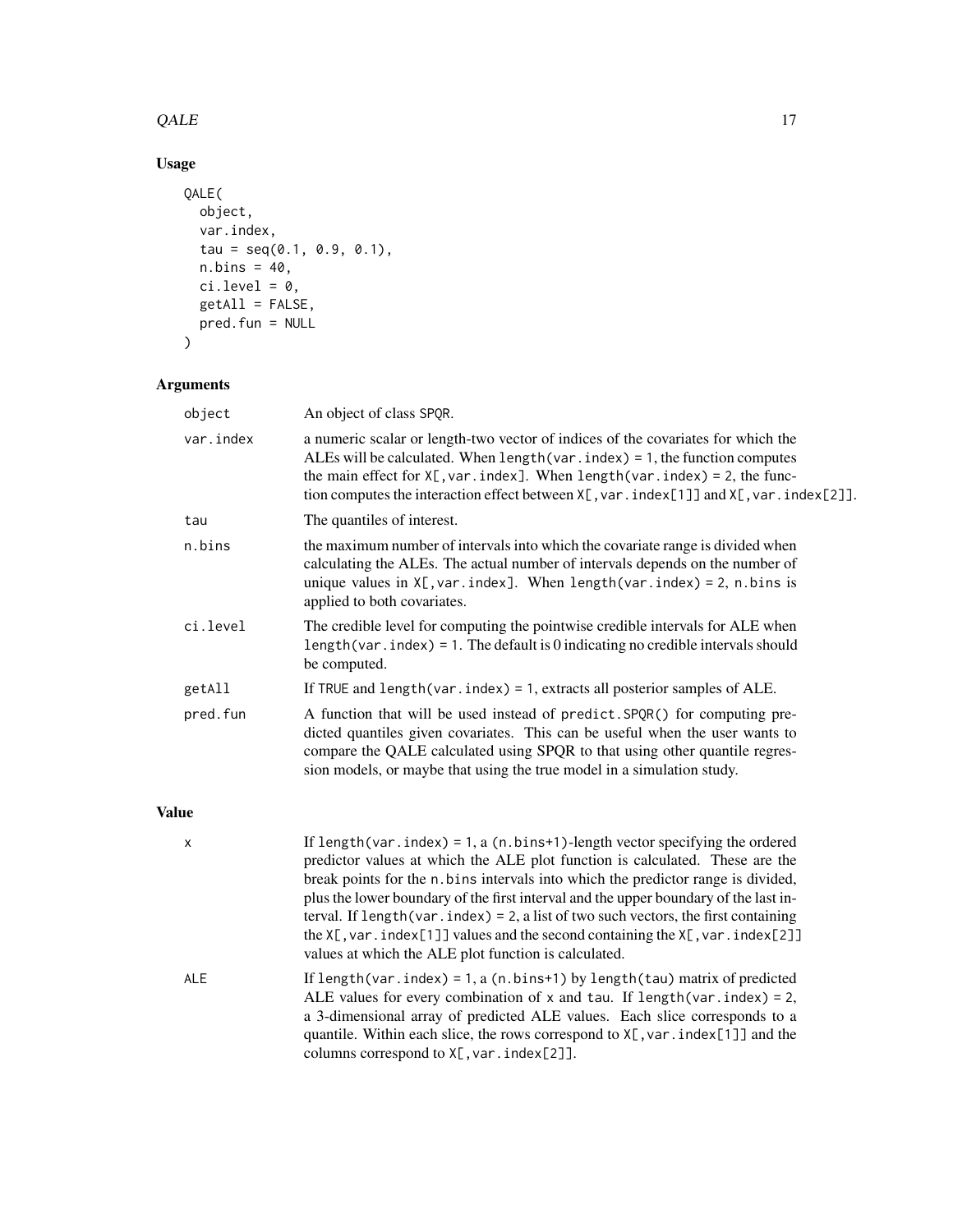#### Examples

```
set.seed(919)
n < -200X \leftarrow runif(n, 0, 2)Y < - rnorm(n, X^2, 0.3+X/2)
control \le list(iter = 200, warmup = 150, thin = 1)
fit <- SPQR(X=X, Y=Y, n.knots=12, n.hidden=3, method="MCMC",
            control=control, normalize=TRUE, verbose = FALSE)
## compute quantile ALE main effect of X at tau = 0.2,0.5,0.8
ale <- QALE(fit, var.index=1, tau=c(0.2,0.5,0.8))
```
save.SPQR *save fitted SPQR model*

#### Description

Save SPQR object in a designated directory. If SPQR is fitted with method = "MCMC" then only a .SPQR file is saved; otherwise, a .pt file storing the fitted torch model is also saved.

#### Usage

```
save.SPQR(object, name = stop("`name` must be specified"), path = NULL)
```
#### Arguments

| object | An object of class SPOR.                                               |
|--------|------------------------------------------------------------------------|
| name   | The name of the saved object excluding extension.                      |
| path   | The path to save the object. Default is the current working directory. |

#### Value

No return value, called for side effects.

# Examples

```
set.seed(919)
n <- 200
X \leftarrow \text{rbinom}(n, 1, 0.5)Y \leftarrow \text{norm}(n, X, 0.8)fit <- SPQR(X = X, Y = Y, method = "MCMC", normalize = TRUE, verbose = FALSE)
# save.SPQR(fit, name = "mcmc_fit")
```
<span id="page-17-0"></span>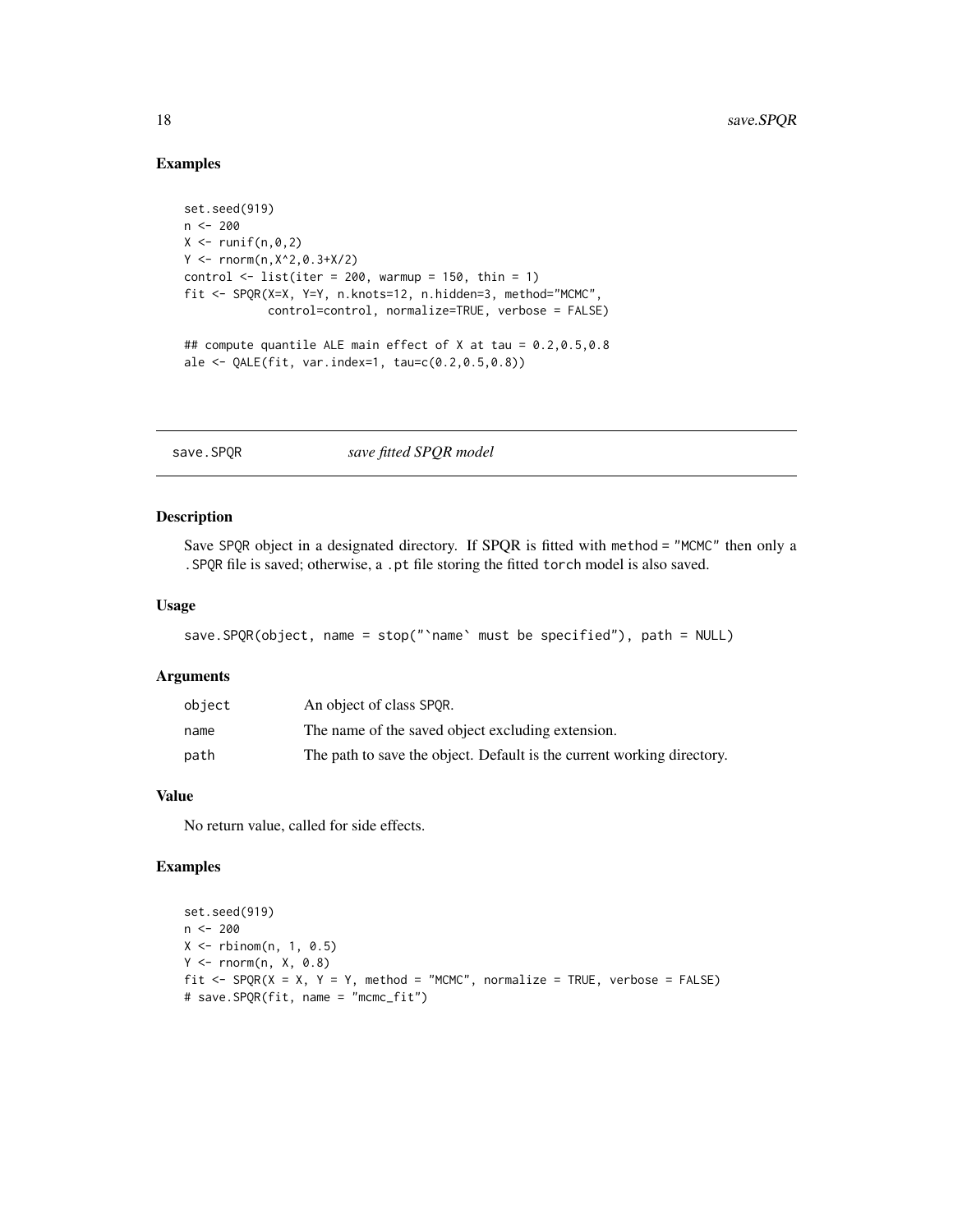<span id="page-18-0"></span>

# Description

Main function of the package. Fits SPQR using the maximum likelihood estimation (MLE), maximum *a posterior* (MAP) or Markov chain Monte Carlo (MCMC) method. Returns an object of S3 class SPQR.

# Usage

```
SPQR(
 X,
  Y,
 n.knots = 10,
 n.hidden = 10,
  activation = c("tanh", "relu", "sigmoid"),
 method = c("MLE", "MAP", "MCMC"),
 prior = c("ARD", "GP", "GSM"),
  hyperpar = list(),
  control = list(),normalize = FALSE,
 verbose = TRUE,
  seed = NULL,
  ...
)
```

| X          | The covariate matrix (without intercept column)                                                                                                                                                     |
|------------|-----------------------------------------------------------------------------------------------------------------------------------------------------------------------------------------------------|
| Y          | The response vector.                                                                                                                                                                                |
| n.knots    | The number of basis functions. Default: 10.                                                                                                                                                         |
| n.hidden   | A vector specifying the number of hidden neurons in each hidden layer. Default:<br>10.                                                                                                              |
| activation | The hidden layer activation. Either "tanh" (default) or "relu".                                                                                                                                     |
| method     | Method for estimating SPQR. One of "MLE", "MAP" (default) or "MCMC".                                                                                                                                |
| prior      | The prior model for variance hyperparameters. One of "GP", "ARD" (default) or<br>"GSM".                                                                                                             |
| hyperpar   | A list of named hyper-prior hyperparameters to use instead of the default values,<br>including a_lambda, b_lambda, a_sigma and b_sigma. The default value is<br>0.001 for all four hyperparameters. |
| control    | A list of named and method-dependent parameters that allows finer control of<br>the behavior of the computational approaches.                                                                       |
|            | 1. Parameters for MLE and MAP methods                                                                                                                                                               |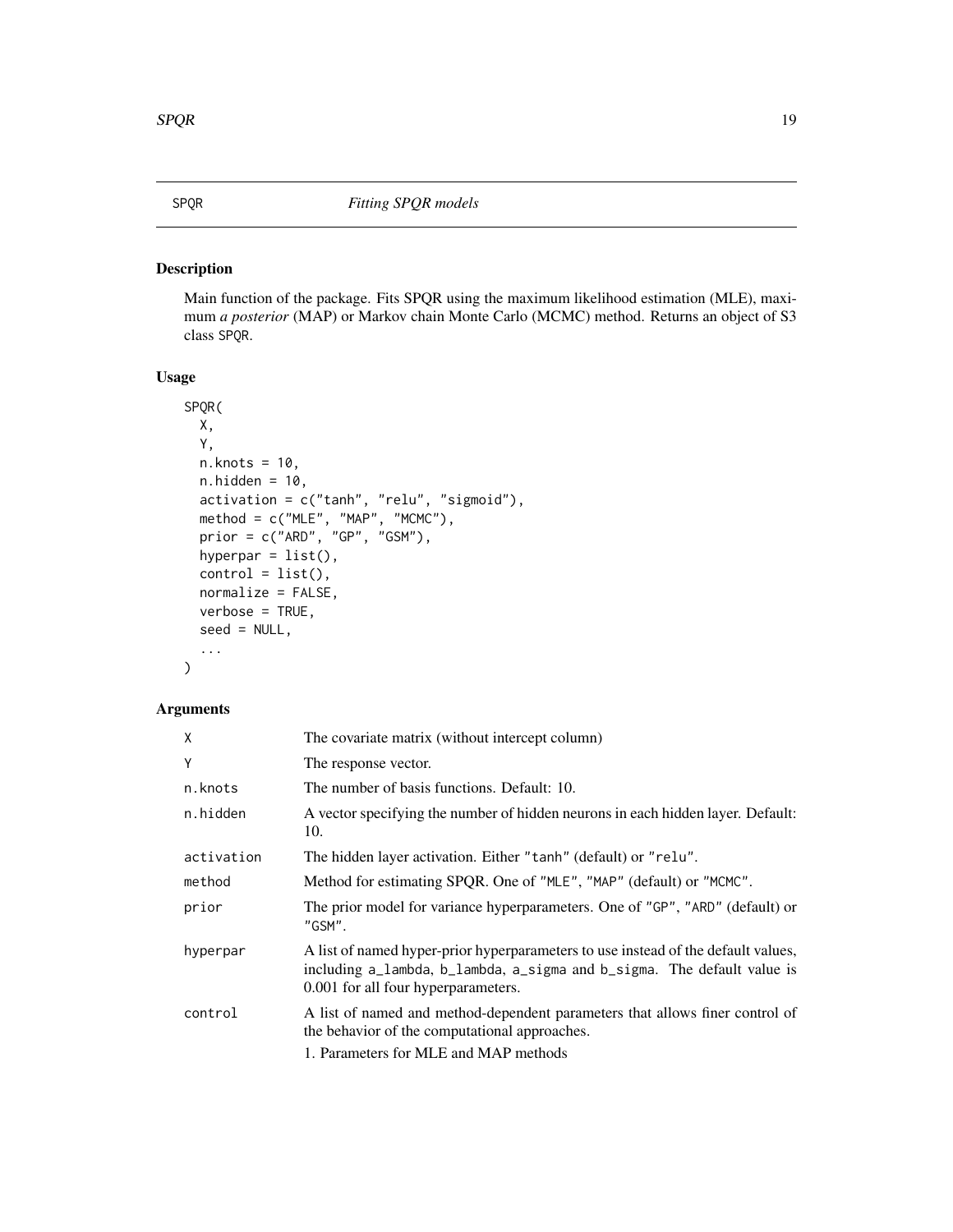- use.GPU If TRUE GPU computing will be used if torch::cuda\_is\_available() returns TRUE. Default: FALSE.
- 1r The learning rate used by the Adam optimizer, i.e., torch:: optim\_adam().
- dropout A length two vector specifying the dropout probabilities in the input and hidden layers respectively. The default is  $c(0,0)$  indicating no dropout.
- batchnorm If TRUE batch normalization will be used after each hidden activation.
- epochs The number of passes of the entire training dataset in gradient descent optimization. If early.stopping.epochs is used then this is the maximum number of passes. Default: 200.
- batch.size The size of mini batches for gradient calculation. Default: 128.
- valid.pct The fraction of data used as validation set. Default: 0.2.
- early.stopping.epochs The number of epochs before stopping if the validation loss does not decrease. Default: 10.
- print.every.epochs The number of epochs before next training progress in printed. Default: 10.
- save.path The path to save the fitted torch model. By default a folder named "SPQR\_model" is created in the current working directory to store the model.
- save.name The name of the file to save the fitted torch model. Default is "SPQR.model.pt".
- 2. Parameters for MCMC method

These parameters are similar to those in rstan::stan(). Detailed explanations can be found in the Stan reference manual.

- algorithm The sampling algorithm; "HMC": Hamiltonian Monte Carlo with dual-averaging, "NUTS": No-U-Turn sampler (default).
- iter The number of MCMC iterations (including warmup). Default: 2000.
- warmup The number of warm-up/burn-in iterations for step-size and mass matrix adaptation. Default: 500.
- thin The number of iterations before saving next post-warmup samples. Default: 1.
- stepsize The discretization interval/step-size  $\epsilon$  of leap-frog integrator. Default is NULL which indicates that it will be adaptively selected during warmup iterations.
- metric The type of mass matrix; "unit": diagonal matrix of ones, "diag": diagonal matrix with positive diagonal entries estimated during warmup iterations (default), "dense": a dense, symmetric positive definite matrix with entries estimated during warm-up iterations.
- delta The target Metropolis acceptance rate. Default: 0.9.
- max.treedepth The maximum tree depth in NUTS. Default: 6.
- int.time The integration time in HMC. The number of leap-frog steps is calculated as  $L_{\epsilon} = |t/\epsilon|$ . Default: 0.3.
- normalize If TRUE, all covariates will be normalized to take values between [0,1].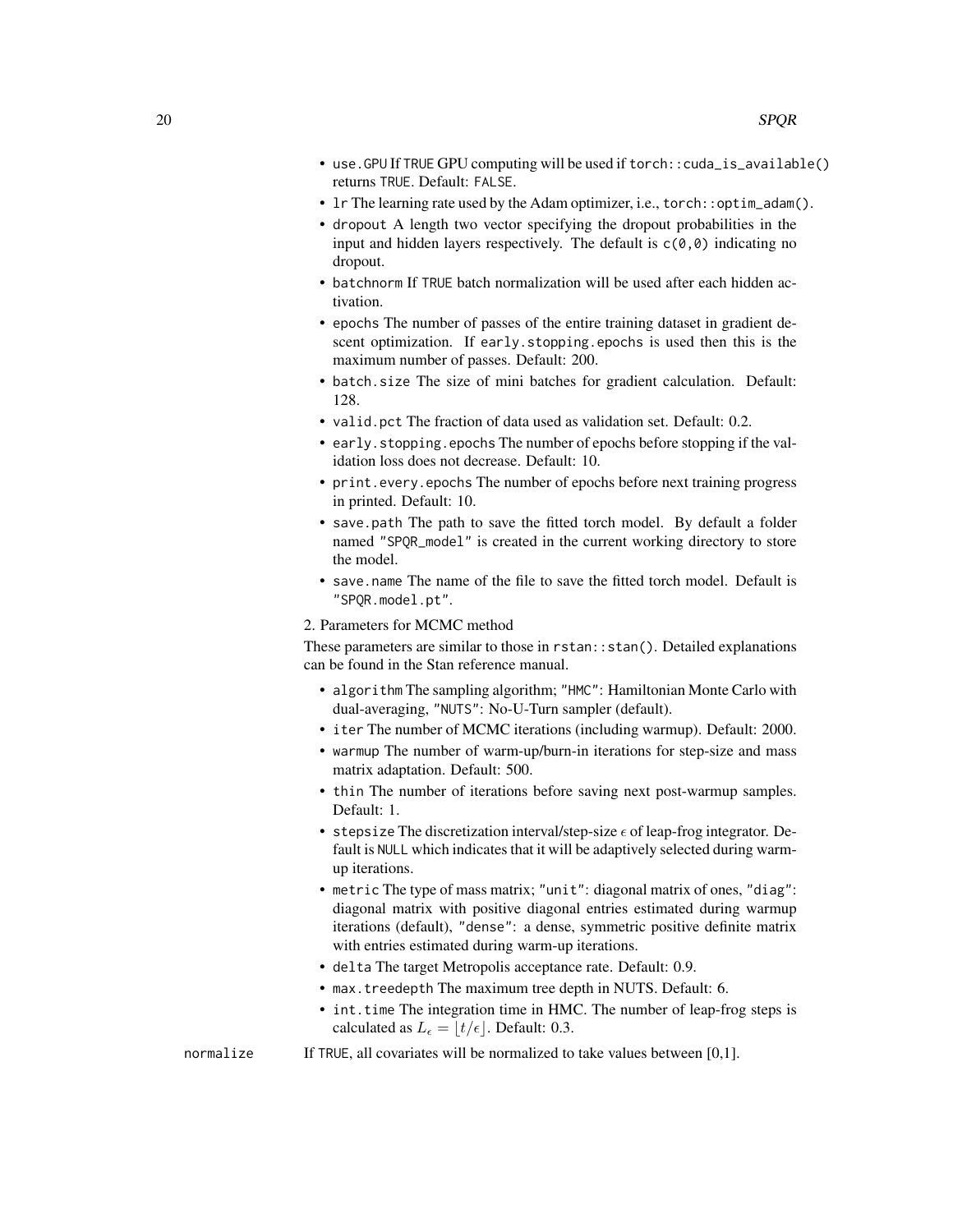# <span id="page-20-0"></span>summary.SPQR 21

| verbose                 | If TRUE (default), training progress will be printed. |
|-------------------------|-------------------------------------------------------|
| seed                    | Random number generation seed.                        |
| $\cdot$ $\cdot$ $\cdot$ | other parameters to pass to control.                  |

#### Value

An object of class SPQR. A list containing mostly internal model fitting information to be used by helper functions.

#### References

Xu SG, Reich BJ (2021). *Bayesian Nonparametric Quantile Process Regression and Estimation of Marginal Quantile Effects.* Biometrics. doi: [10.1111/biom.13576](https://doi.org/10.1111/biom.13576)

#### Examples

```
set.seed(919)
n <- 200
X \leftarrow \text{rbinom}(n, 1, 0.5)Y \leq -rnorm(n, X, \emptyset.8)control \le list(iter = 200, warmup = 150, thin = 1)
fit \leq SPQR(X = X, Y = Y, method = "MCMC", control = control,
            normalize = TRUE, verbose = FALSE)
## summarize output
summary(fit)
## plot estimated PDF
plotEstimator(fit, type = "PDF", X = 0)
```
summary.SPQR *summary method for class* SPQR

#### Description

summarizes the output produced by SPQR() and structures them in a more organized way to be examined by the user.

#### Usage

## S3 method for class 'SPQR' summary(object, ...)

| object | An object of class SPQR. |
|--------|--------------------------|
| .      | Other arguments.         |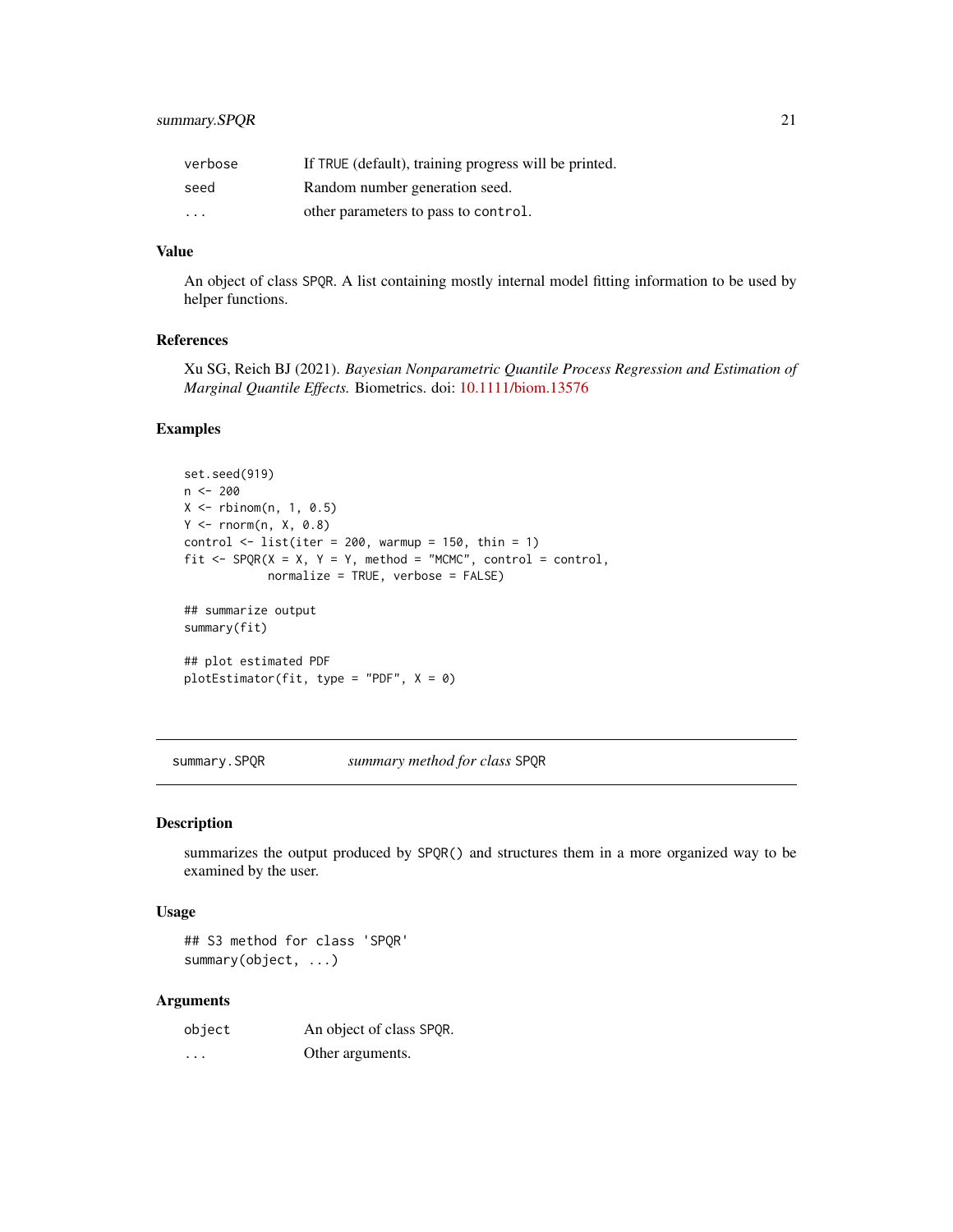An object of class summary.SPQR. A list containing summary information of the fitted model.

| method      | The estimation method                                                                                                                  |
|-------------|----------------------------------------------------------------------------------------------------------------------------------------|
| time        | The elapsed time                                                                                                                       |
| prior       | If method = $"MAP"$ or method = $"MCMC",$ the hyperprior model for the variance<br>hyperparameters                                     |
| model       | If method = "MLE" or method = "MAP", the fitted torch model. If method =<br>"MCMC", the posterior samples of neural network parameters |
| loss        | If method = $"MLE"$ or method = $"MAP"$ , the train and validation loss                                                                |
| optim.info  | If method = $MSE''$ or method = $MAP''$ , configuration information of the Adam<br>routine                                             |
| elpd        | If method = $"MCMC"$ , the expected log-predictive density                                                                             |
| diagnostics | If method = "MCMC", diagnostic information of the MCMC chain                                                                           |

# Examples

```
set.seed(919)
n <- 200
X \leftarrow \text{rbinom}(n, 1, 0.5)Y <- rnorm(n, X, 0.8)
control \leq list(iter = 200, warmup = 150, thin = 1)fit \leq SPQR(X = X, Y = Y, method = "MCMC", control = control,
            normalize = TRUE, verbose = FALSE)
```
## summarize output summary(fit)